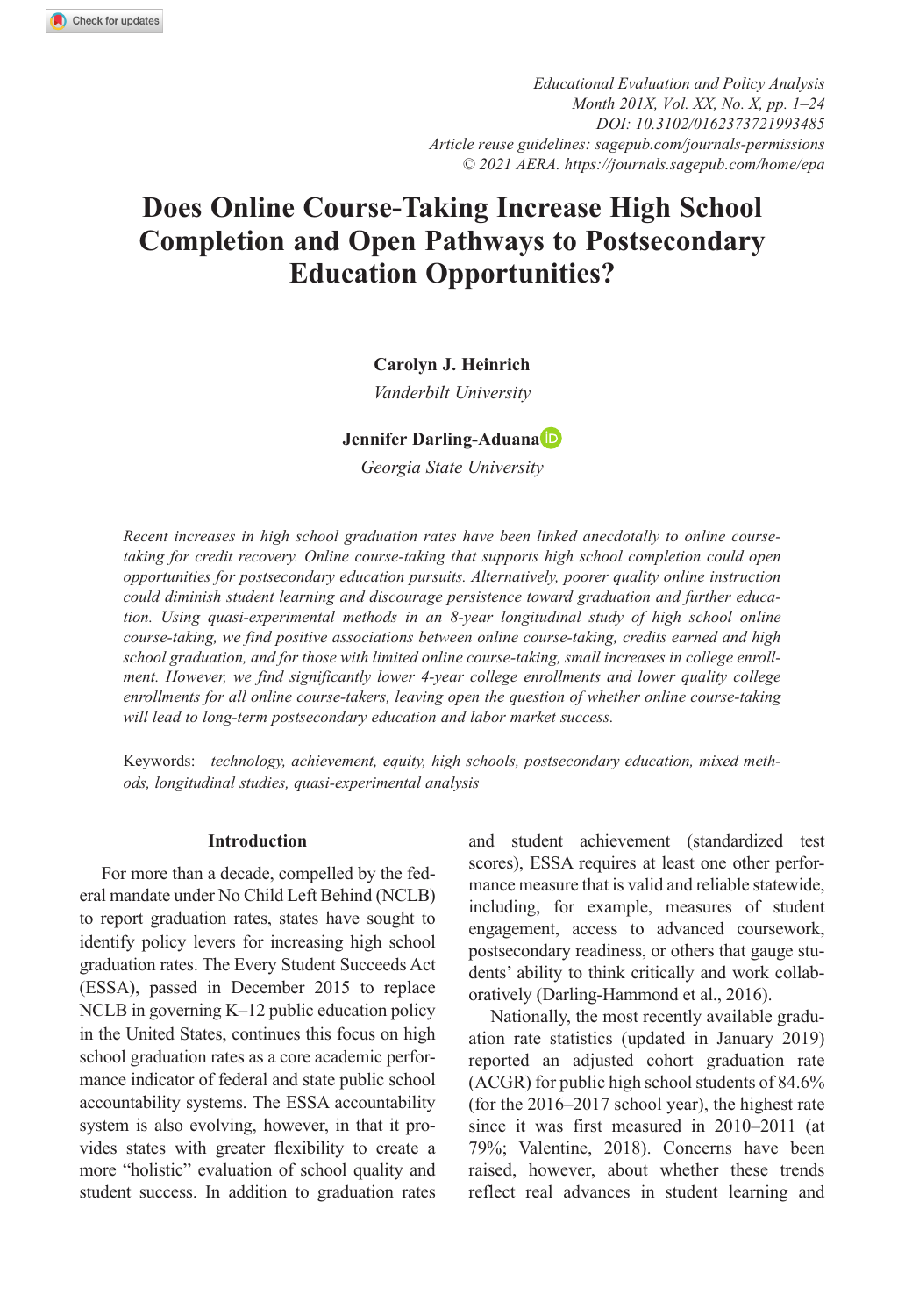academic success, given that high school student performance on the National Assessment of Educational Progress  $(NAEP)^1$  and Programme for International Students Assessment (PISA) has stagnated over this same period. In some states, the rise in high school graduation rates has been particularly dramatic (PISA, 2016). In Alabama, for example, the on-time graduation rate rose from 72% in 2010–2011 to 86% in only 3 years (2013–2014), and Florida reached another high in 2018, also with a graduation rate of 86%, representing an increase of more than 23 percentage points in a decade (from 62.7%), according to the state's department of education (Postal, 2018). Importantly, the latest increases in ontime graduation rates in Florida also narrowed the gaps between the performance of White students and Black and Hispanic students, as well as for students from low-income families.

Some have linked the recent substantial increases in high school graduation rates to the proliferation of "credit recovery" programs, in which students repeat failed courses in an alternative (e.g., online) and sometimes abbreviated format (M. Dynarski, 2018; Malkus, 2018). For example, the Gadsden County School District in Florida, which had a 43% graduation rate in 2010, was searching for a way to quickly boost its graduation rate. It turned to an online credit recovery program (EdOptions) to help students who had failed in-person classes to graduate on time because "it was getting results" in other districts across the state (Kirsch, 2017). As Gadsen County increased its reliance on online credit recovery, its graduation rate rose to 68.4% in 2016. Other large metropolitan school districts, such as Nashville, Los Angeles, and the District of Columbia, have likewise seen dramatic increases in their high school graduate rates (of more than 15–20 percentage points) after introducing online credit recovery programs (Kirsch, 2017; Malkus, 2018). Again, however, the lack of comparable, broad-based increases in high school test scores where these programs have rapidly expanded has prompted the question of whether they are adding value to students' learning (The Economist, 2019). This is a serious concern, given that approximately three-fourths of U.S. high schools are now offering digital instruction opportunities to help students who have failed a course regain credit, stay on track

for graduation, and complete their high school degree (Powell, Roberts, & Patrick, 2015).

In this article, we analyze online course-taking that is used primarily for credit recovery, but we also perform our analyses on a subsample of students who previously failed a course, allowing us to focus specifically on credit recovery facilitated through an online course system. We also acknowledge that some of the arguments for and against these courses could be relevant to face-to-face and school district–developed credit recovery courses, as well as to other forms of online instruction.

On the one hand, given that a high school degree is generally required to enroll in postsecondary education programs, online credit recovery courses that enable or support high school degree completion could open opportunities that might not otherwise be available for student postsecondary education pursuits. Of the 3 million high school completers in 2015, 69% enrolled in college by the following October, which represents an increase in the immediate college enrollment rate of 6 percentage points since 2000 (National Center for Education Statistics  $[NCES])^2$ . In addition, online coursetaking typically offers options for flexible, "anytime, anywhere" access to instruction that may allow students who are struggling in traditional classrooms to make progress toward graduation in other settings. Belfield and Levin (2007) estimated the value of lifetime economic (gross) benefits to the public associated with an additional high school graduate to be about US\$209,000 in 2004 dollars (or US\$283,676 in 2020 dollars). The online setting may also provide additional opportunities for individual counseling and goal-setting that could influence educational engagement and aspirations or help to accommodate the needs of students with disabilities (Darling-Aduana et al., 2019).

On the other hand, the fact that students are often assigned to online credit recovery courses after failing a course in a traditional classroom or being removed for behavioral problems raises concerns about ability grouping, which has been associated with unequal access to quality learning opportunities and increases in achievement gaps between high- and low-achieving students (Brighouse et al., 2018). And if online instruction substitutes poorer quality digital instruction for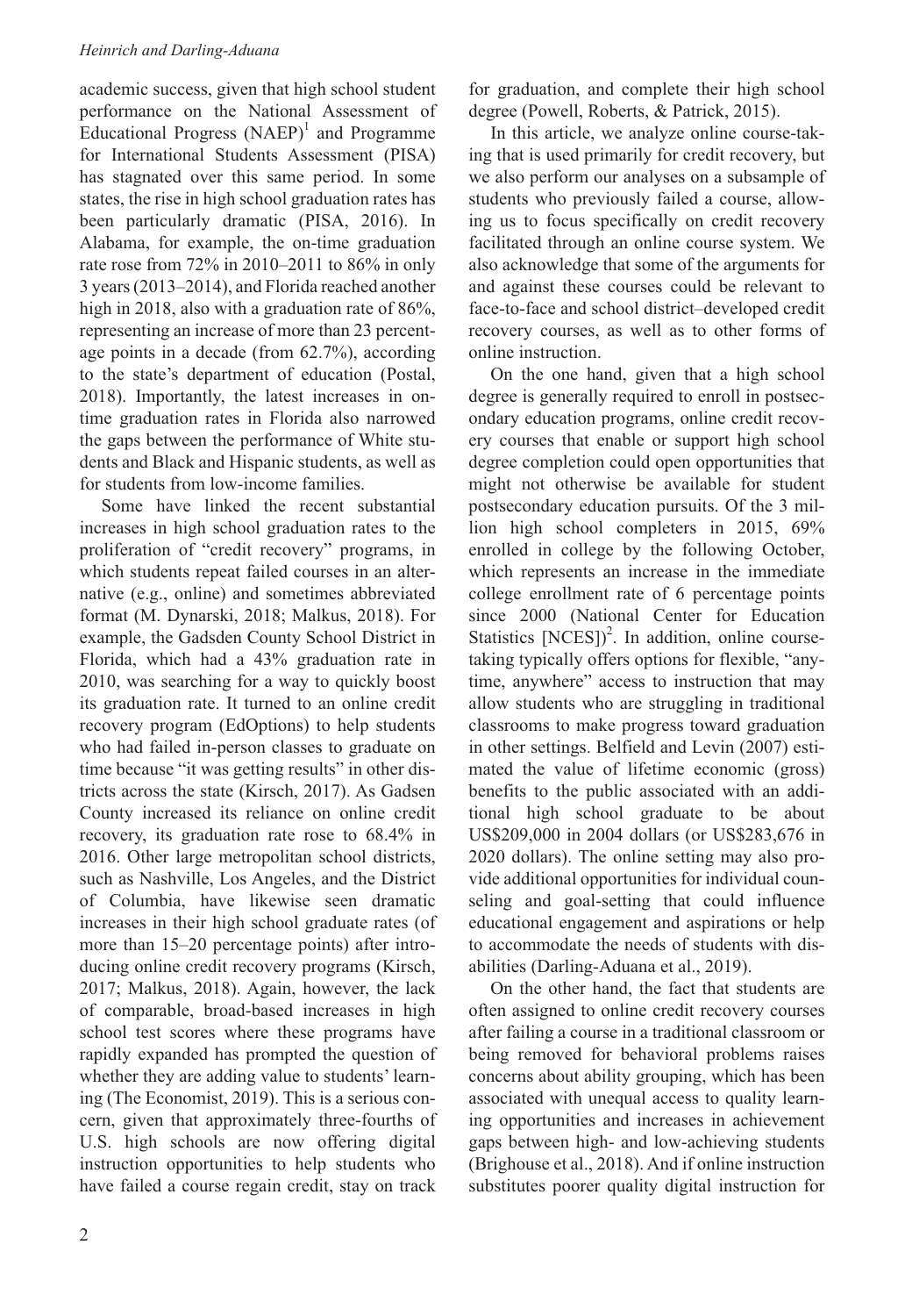better quality live instruction, student engagement and learning could diminish, and students could be discouraged from persisting toward graduation or pursuing further education beyond high school. Delivering poorer quality digital instruction also abdicates the moral imperative of education to support students' intellectual development and raises important equity considerations, given that the students assigned to these courses are frequently from predominately marginalized groups.

We have undertaken a longitudinal study of the implementation of an online instructional program in a large, urban school district in the Midwest, which began offering online coursetaking opportunities in 2010 primarily, but not exclusively, for high school students falling behind in their academic progress toward graduation (i.e., credit recovery). Nearly every high school in the district has enrolled students in online courses in at least 1 year over our study period. Furthermore, by the 2016–2017 school year, about 20% of all credits accrued in the district's middle and high schools were completed online, and 40% of graduating seniors had completed at least one course through the online course-taking system. The large-scale data set that we have assembled in this study links technology vendor data to student school records from 2010–2011 to 2017–2018—and provides information on students' online (and traditional) course-taking that allows us to construct detailed, student-level measures of the intensity, duration, and types of online course-taking over time. We have also linked National Student Clearinghouse (NSC), College Scorecard, and U.S. News and World Report (USNWR) data that provide information on student participation in postsecondary education and the quality of institution attended. In addition, since 2015, we have conducted more than 300 observations of student and classroom use of the online instructional program and more than 30 interviews with instructors and district staff (Heinrich et al., 2019). The qualitative research was critical to informing our understanding of how (and when) schools directed students to take courses online and what online instruction looked like across and within schools and classrooms in the district.

We use these data to address the following key questions. Are there strong associations between

online course-taking (primarily for credit recovery) in high school (and the intensity of online course-taking) and high school graduation and college enrollment? For students enrolling in postsecondary education, do we see differences in where students enroll (e.g., 2-year vs. 4-year colleges and institutional quality) that relate to whether they took courses online in high school and their intensity of online course-taking? We employ school-by-cohort fixed-effects models in our primary analysis and inverse probability weighting with regression adjustment (IPWRA) in analyzing the relationship of intensity of online course-taking to high school graduation and college enrollment outcomes. In addition, we undertake a secondary analysis to explore how online course-taking might contribute to learning and progress toward high school graduation (test scores, course credits earned, and grade point average [GPA]) using IPWRA models.

Overall, we find consistent positive associations between online course-taking in high school and high school graduation. For those students with very limited online course-taking, we observe small increases in college enrollment as well. However, we also find significantly lower 4-year college enrollment and lower quality postsecondary institutional enrollments for all online course-takers. Despite the positive associations with high school completion, our results leave room for questioning whether online course-taking contributes to student learning that will lead to long-term postsecondary education and post– high school success.

# **Theoretical Perspectives Informing the Proliferation of High School Online Course-Taking and Evidence on its Effectiveness**

In framing this research, we draw on theoretical perspectives grounded in "new institutionalism" in education (Meyer & Rowan, 2006) to understand school district motivations for adopting and implementing online course-taking in high schools. Scholars bringing this theory to their investigations of educational organization and practice call attention to important changes in the political and social environments of public schools that have spurred demands for increased accountability for student outcomes while reducing confidence in the public sector to deliver on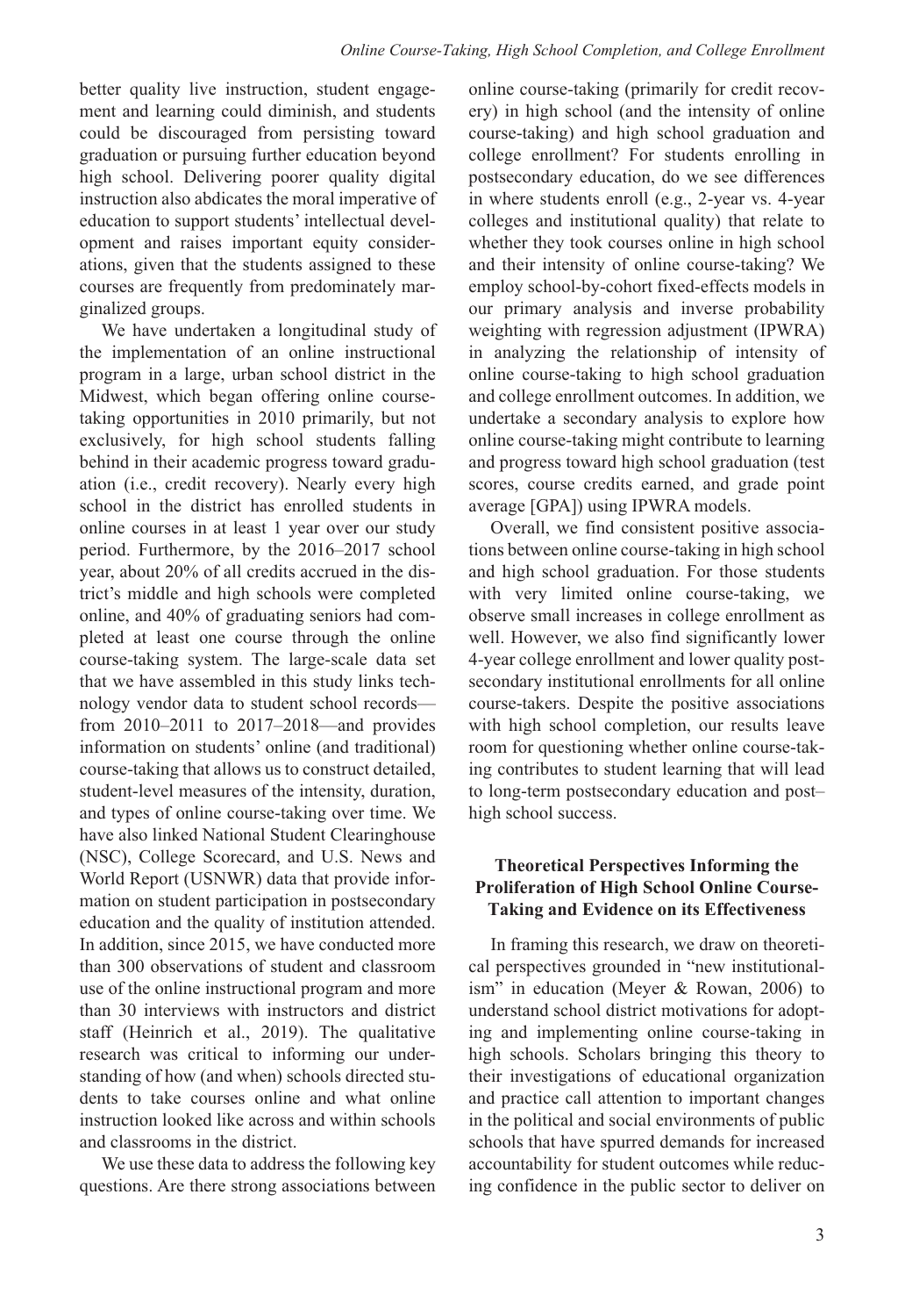them. NCLB, for example, followed on the broader new public management (NPM) reforms of the 1990s that encouraged the devolution of government responsibilities to the private sector (Hood, 1991) to promote flexibility, choice, and accountability for results (Public Law 107– 110—8 January 2002). Rowan (2006, p. 16) describes how this has prompted a "heightened concern with educational productivity" and the embracing of an increasingly "technical theory" of education that affords a growing role for private actors and "big business." He points to the private sector's expansion into home schooling, charter schools, and supplemental educational services that are becoming an institutionalized part of public education.

We likewise argue that there is a new level of penetration by private actors into the "technical core" of public education, extending beyond the more limited roles of supplying standardized textbooks or tests to the provision of curricular content and the delivery of core course instruction in public schools. New institutionalism suggests that institutional reform of the technical core of public education is typically motivated by the identification of a performance problem (Rowan, 2006), such as the concern around low high school graduation rates that motivated annual reporting of graduation rates by states under NCLB. These early accountability efforts illuminated not only national graduation rates of 68% (of those entering ninth grade and graduating with a regular diploma in 2001) but also major disparities in the high school graduation rates of minorities (Blacks—50%, American Indians—51%, and Hispanics—53%) and a lack of consistency and accuracy in the calculations (Orfield et al., 2004). The report by Orfield et al. (2004) declared an educational crisis, in which the U.S. education system was allowing a "dangerously high percentage of students to disappear from the educational pipeline before graduating from high school" (p. 2). Moreover, their report described students who felt "pushed out" of high school because of their poor performance on standardized tests or severe problems they were experiencing outside of school that made it difficult for them to progress toward graduation, with these glaring inequalities contributing to a national *civil rights* crisis.

Described as a "byproduct" of the NCLB reforms, credit recovery programs began proliferating after the passage of NCLB, with the basic objective to provide students who were falling behind academically the opportunity to "recover" credits through primarily online options (McCabe & St Andrie, 2012). Through the lens of new institutionalism, credit recovery is essentially a technical fix for the problem of high school students lagging in their accumulation of credits needed for graduation. While there is no federal or uniform state definition of what constitutes credit recovery and minimal oversight of the burgeoning programs, McCabe and St. Andrie (2012) identified one of the clearer definitions of credit recovery in the North Carolina State Board of Education's Policy Manual, which characterizes credit recovery as "a block of instruction that is less than the entirety of the Standard Course of Study for that course," with the length of the credit recovery course not fixed by "seat time" but rather "dictated by the skills and knowledge the student needs to recover."3

Public monies have been made available for the expansion of credit recovery via Title I funding, the Individuals with Disabilities Education Act (IDEA), Enhancing Education Through Technology (EETT), and other federal funding (e.g., American Reinvestment and Recovery Act). These funds have largely been diverted to contracts with private educational companies such as Apex Learning, Edgenuity, and Pearson Education that are supplying the surging demand for online credit recovery programs, particularly in large, urban school districts such as Los Angeles (LA) Unified, Chicago Public Schools, Houston Independent School District, Miami-Dade, and others (Clough, 2016a). With ensuing record increases in high school graduation rates—for instance, LA Unified's reported achievement of a 75% graduation rate in the 2015–2016 school year after a 54% rate was projected in fall 2015 (Hanson, 2017)—growing concerns about the quality of education provided through these online courses and the absence of monitoring and regulation have been raised (Ahn & McEachin, 2017; Heinrich et al., 2019; Heppen et al., 2017). The International Association for K-12 Online Learning (Powell et al., 2015, p. 10) was particularly blunt in its criticism of online credit recovery programs, noting that they are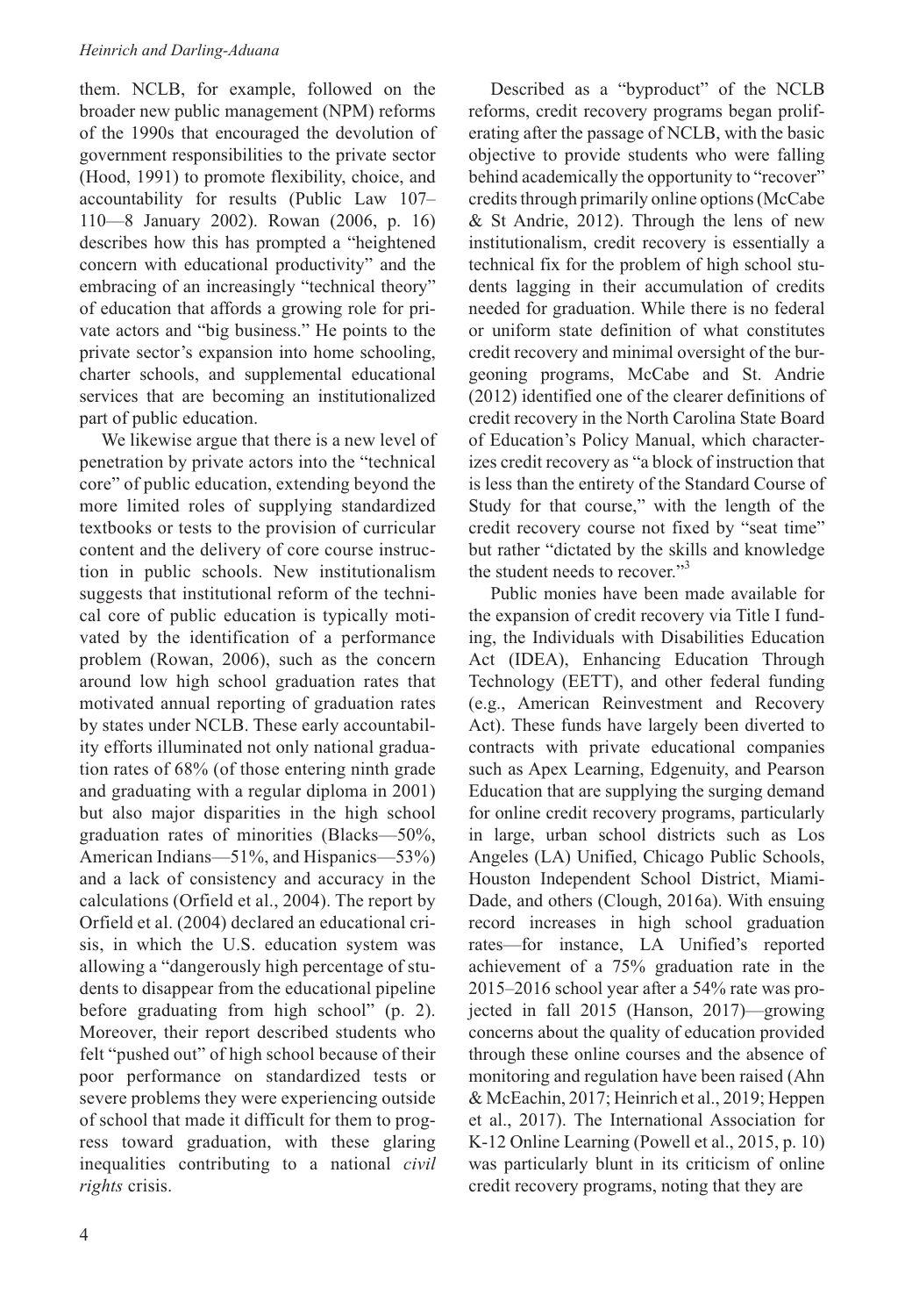low-cost, have very low levels (if any) of teacher involvement, and require very little of students in demonstrating proficiency. They are used primarily because they are inexpensive, and they allow schools to say students have "passed" whether they have learned anything or not.

Still, while acknowledging some unease about the fast pace of credit recovery and accelerating graduation rates, state and local educational agency leaders are mostly defending their use. Former Texas Education Commissioner, Robert Scott, remarked that "any tool that helps get kids credit toward graduation is certainly worth having" (Thevenot & Butrymowicz, 2010), and LA Unified Chief Academic Officer, Frances Gipson, argued that "whether it's online or any other credit recovery course, it's the same" (Clough, 2016b).

Gipson highlights a key question: Is a credit a credit, no matter how it is attained, or should we be concerned about whether directing students to credit recovery reduces their quality of learning opportunities and later outcomes (i.e., beyond graduation)? The most rigorous evidence to date from an experimental study of online course-taking for recovery of algebra credits (vs. a face-toface option) in Chicago Public Schools found that students in the online course had significantly lower end-of-course posttest scores and lower credit recovery rates compared with those in the face-to-face course (Heppen et al., 2017). Similarly, in a comparative interrupted timeseries of North Carolina credit recovery programs, Viano (2018) found that online credit recovery course offerings were associated with a decline in student test scores and graduation rates. In more recent work, Viano and Henry (2020) examined whether students taking courses for credit recovery were more likely to graduate and less likely to drop out than those taking traditional courses and found a lower likelihood of dropping out of high school associated with credit recovery, but also less learning as measured by end of course exams and ACT scores.

If the alternative to credit recovery programs is pushing students out of high school, as Orfield et al. (2004) suggested, and large, resource-constrained urban school districts are unable to bolster blended learning and instructional supports, reduce class sizes, and undertake other measures to improve student progress toward graduation, then credit recovery programs that "fix" the performance problem—move students to graduation and reduce disparities in graduation rates—may be seen as the most cost-effective option available to these school districts. We estimate the costs of operating online credit recovery based on information provided by our study district and compare those estimates with Levin and Belfield's (2007) estimated unit (present value) cost of educational interventions found to increase high school graduation rates, including early childhood education, class size reductions, and teacher salary increases. Our cost estimates, described in greater detail in the findings section, suggest that credit recovery may be considerably less expensive than other interventions shown to increase graduation rates.

As Burch (2009) argued, however, the new institutionalism underlying many recent policy reforms—including those contributing to the rise of online credit recovery—is an inadequate lens for attending to questions about equity and social justice, such as how the problem of low and disparate high school graduation rates is rooted in deeper societal and economic inequalities. She cautions against settling for "simplistic" solutions offered by the market to complex challenges in which "too many children in communities of color are lost" in our public education system (2009, p. 19). Levin (2009) likewise counsels that "fairness in access to good education is a matter of justice rather than simple economic rationality as measured by investment returns" (p. 5). In other words, when elevating principles of equity and justice in educational programming decisions, it becomes harder to see regaining credits required for high school graduation as a success if little is done to support students' intellectual development or prepare them well for postsecondary pursuits. Indeed, to the extent that rising graduation rates divert attention from underlying structural inequities and allow marginalized groups to continue to be underserved by educational institutions, then credit recovery programs may potentially do as much harm as good for these students. In this study, we investigate this latter concern, that is, whether as implemented in a large urban school district, online credit recovery might negatively affect students' post–high school educational opportunities, even if it increases the chances they complete high school.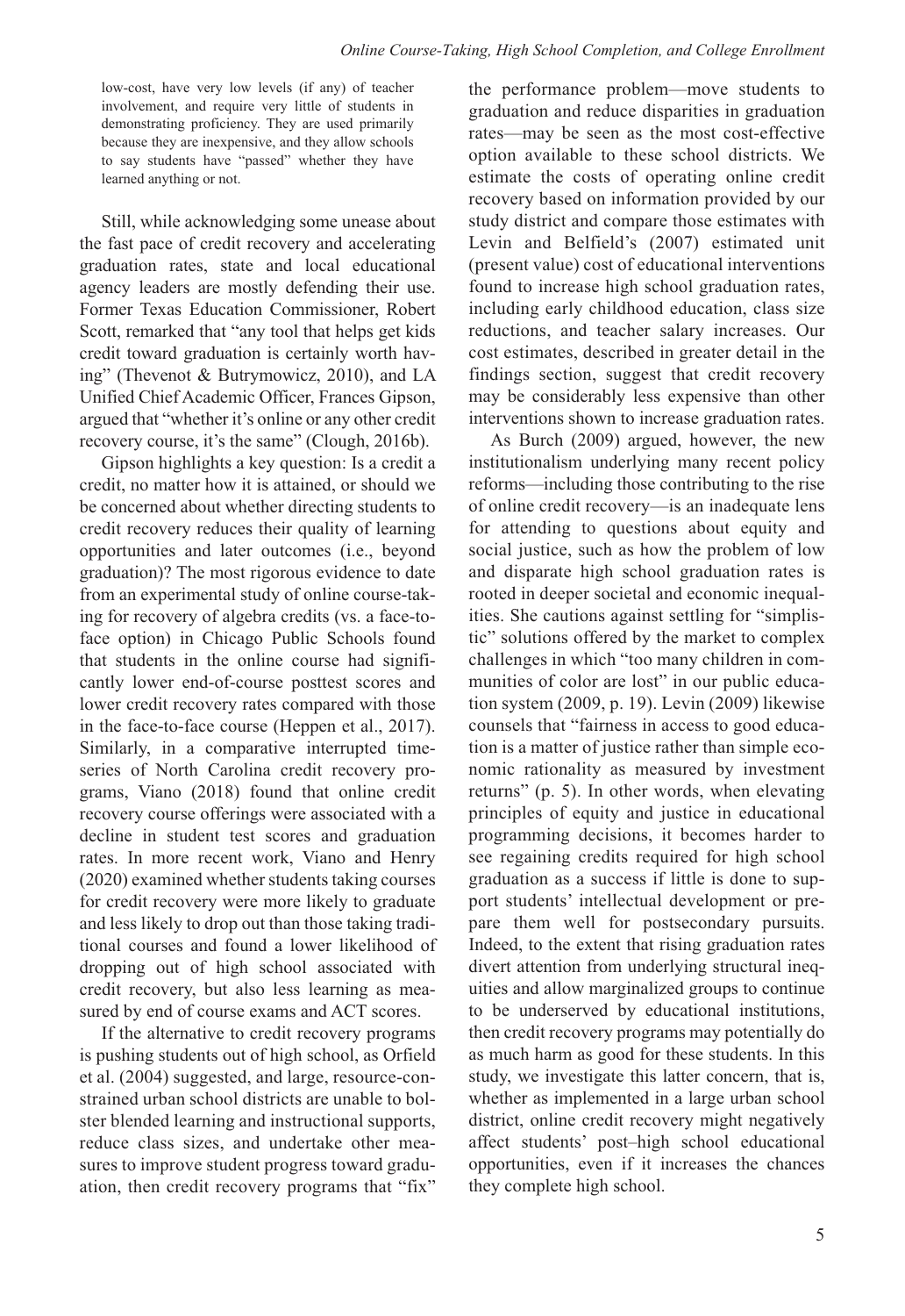# **Program Implementation and Selection Into Online Credit Recovery**

The school district in this study contracted with a single third-party vendor to develop and deliver the course content in the online courses for all subject areas (English and language arts, math, science, social studies, and elective courses). This particular technology vendor provides online courses to school districts in all 50 states, including eight of the 10 largest districts in the nation, which use the program primarily for credit recovery (Clough, 2016b). The vendor provided training at the start of the school year to teachers in classrooms or lab-style settings where the online instruction was made available to students, including technical training on how to use the course-taking system and troubleshoot problems (e.g., student difficulties logging into the system). School district staff provided additional training, support, and guidance to teachers in regular professional development (PD) sessions and communications during the school year, including information on practices for improving instructional delivery, such as encouraging student note-taking during online instructional videos, conducting weekly check-ins of student progress, and regularly monitoring student online course progress during class periods (Heinrich et al., 2019). Although the course content was developed by the vendor's team of curriculum developers and adapted as needed to meet state standards and district requirements, there was also a mechanism in place for lab instructors to flag content as incorrect or offensive, after which the vendor adjusted content accordingly.

Approximately one-quarter of high school students in the study district accessed course instruction online in a given year, having steadily risen from about 5% of all high school students in the first year (2010–2011) the online instructional program was used. The district also provided credit recovery course options in traditional classroom settings, with about half of all students who failed a course re-taking the courses in traditional classrooms and the other half enrolling online each year. In an interview with the credit recovery program coordinator, we inquired as to whether students were able to choose between credit recovery online and repeating a course in a traditional classroom, and also whether students could refuse the online option if they were assigned to it. The program coordinator explained that both schools and students generally preferred the online option for credit recovery; in other words, if credit recovery was an option in their schools and students were assigned to repeat a course online, they mostly complied. The credit recovery program coordinator also indicated that it was more costly for schools to place students in traditional classrooms to repeat a course, and "very few students" preferred the traditional classroom route because it was a semester-long course. Alternatively, in the online credit recovery option, students could test out of course modules and work at a faster pace to complete courses sooner. Students could also work on their online courses outside the regular school day, and our analysis showed that over 15% of time logged in the online course system was outside school hours.

Accordingly, whether a student recovered failed course credits in a traditional classroom or online depended primarily on access to the online instructional program in their school. Across the district, we found that the proportion of high school students taking online courses in any one of the 46 high schools (during our study period) ranged appreciably between and within high schools over time (e.g., from zero to more than 93%). Our interviews with district staff and teachers suggested that school-level administrative and staffing decisions, in conjunction with the types of student bodies served, were among the most important factors in determining which and how many students were directed to take courses online (Heinrich et al., 2019). For example, in one school, a new school principal wanted to understand more about the online course-taking program before committing instructional space for its use, and hence in her first year, only students who had not completed their online courses in the prior year were allowed to continue with the program (contributing to a steep decline in the rate of student online course-taking that year). In alternative high schools, about a third of the student body took courses online, although the rate of online course-takers was more than 80% to 90% in some schools, such as a school serving students returning to the classroom from the juvenile justice system or expulsion. In addition, over time, the school district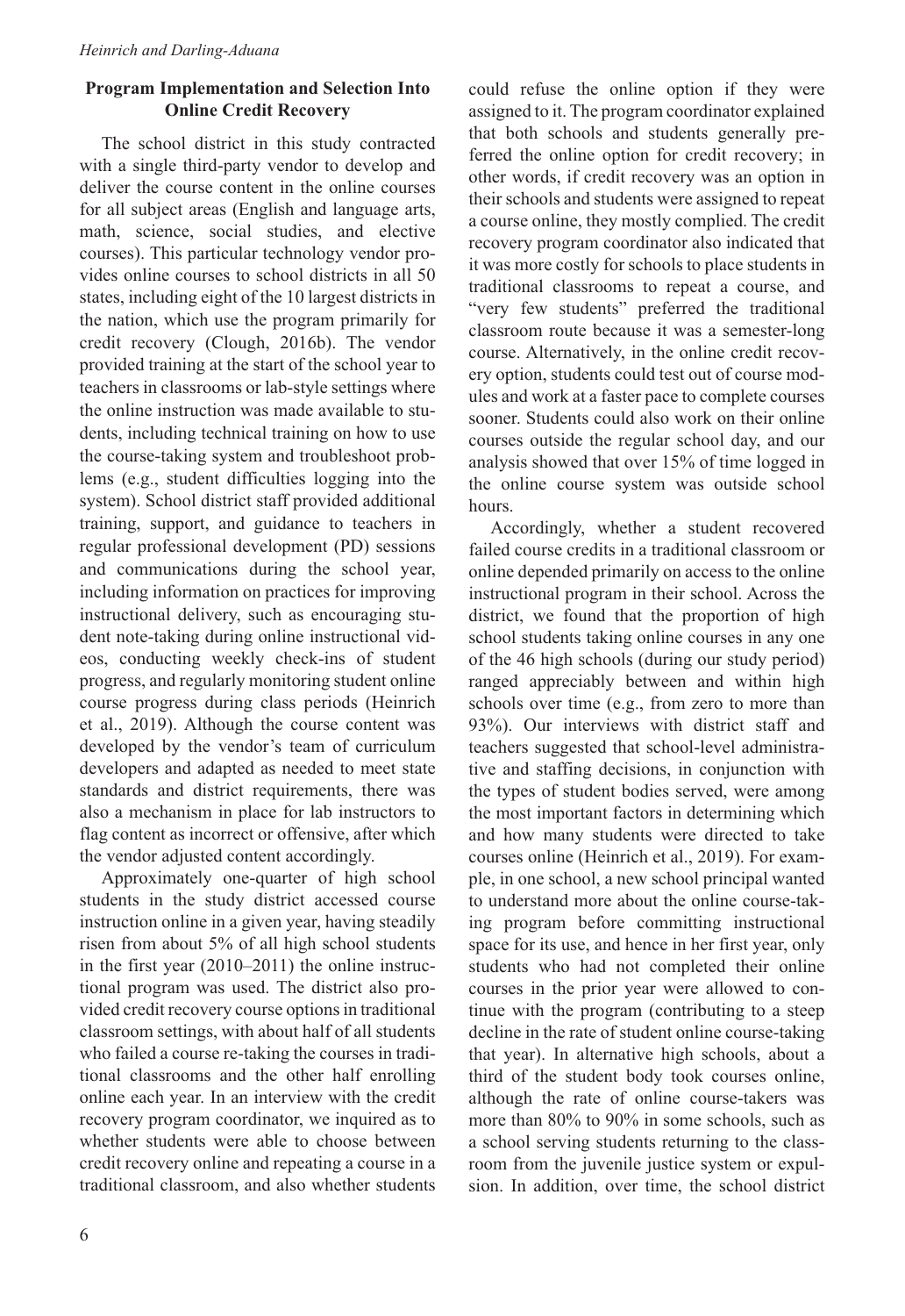reduced online course-taking by students in the ninth and 10th grades because of their lower reading levels and lack of sufficient self-regulation for independent learning.

The fact that we empirically observed substantial year-to-year variation in the percentage of students taking courses online—even when student characteristics such as the proportion failing their courses (one of the strongest individual predictors of online course-taking), eligible for free or reduced-price lunch, and scoring low on standardized tests was varying negligibly over time—also suggests that administrative decisions (rather than student selection) were the primary drivers of the setting (online vs. traditional) in which failed credits were recovered. As an illustration, one school with substantial yearto-year fluctuations in the proportion of its students taking courses online saw an increase of more than 50%, followed by a decline of 16%, then another increase of nearly 30%, another decline of 12%, and so on, even as student characteristics were stable. Moreover, our analyses predicting online course-taking (discussed further below) showed that school-level characteristics—including school-level demographics, course offerings (advanced, career and technical, service learning), and school type (alternative, charter, etc.)—accounted for more than twothirds of the explained variation in the intensity of online course-taking (vs. less than one-third of explained variation accounted for by individual student attributes, including course failures). We leverage this school-level variation in the proportion of students taking courses online and control for key student-level characteristics in our empirical analyses, discussed below. However, we acknowledge that there may be unobserved selection bias at school and student levels that we do not adjust for; hence, we present our findings as descriptive rather than causal.

# **Study Samples, Data, and Measures**

We link the student record data provided by the district for high school students from the 2010–2011 through 2017–2018 school years to data from the vendor of the online instructional program for this same period, matching about 85% of the cases on average.<sup>4</sup> The vendor data include detailed information on students' online

courses and their engagement with the online instructional system (for each session, a student logged in) and measures of their course progress, completion, and online course grades. Using these data, we were able construct measures of students' intensity of online course-taking over time as well. The student record data include demographic information, absences, suspensions, course credits earned, GPA, ACT scores and standardized test scores. We also merged data on school characteristics, including school type, geographic location, and others that are made publicly available on the district website.

### *Treatment and Outcome Measures*

In defining student participation in online course-taking, we use an indicator variable to denote whether a student enrolled in at least one online course in high school, and we also examine the intensity of online course-taking among students enrolling in online courses. Over our study period, high school students in this district who engaged in online course-taking enrolled in an average of two online courses in a year. The 90th percentile of the distribution was five courses, and there was a long right-hand tail extending to 35 courses in a single year (including summer school). Students taking more courses online were failing more of their courses (and falling further behind academically), and our qualitative research suggested that students repeating large numbers of their courses online were also more likely to be distinct in other ways, such as pregnant or parenting teens and those with higher rates of absences or expulsions.

To better understand how online credit recovery affects the outcomes of these different student subgroups, we developed a measure of online course-taking intensity that factored in both the number of online courses taken and the number of years in high school that students enrolled in online courses.<sup>5</sup> The categorical measure of online course-taking that we use in our analysis is defined as follows: (a) students who enrolled in one to two online courses in 1 to 2 high school years (60% of online course-takers), (b) students who enrolled in three or more online courses in 1 to 2 high school years (27% of online course-takers), and (c) students who enrolled in online courses in 3 or more years of high school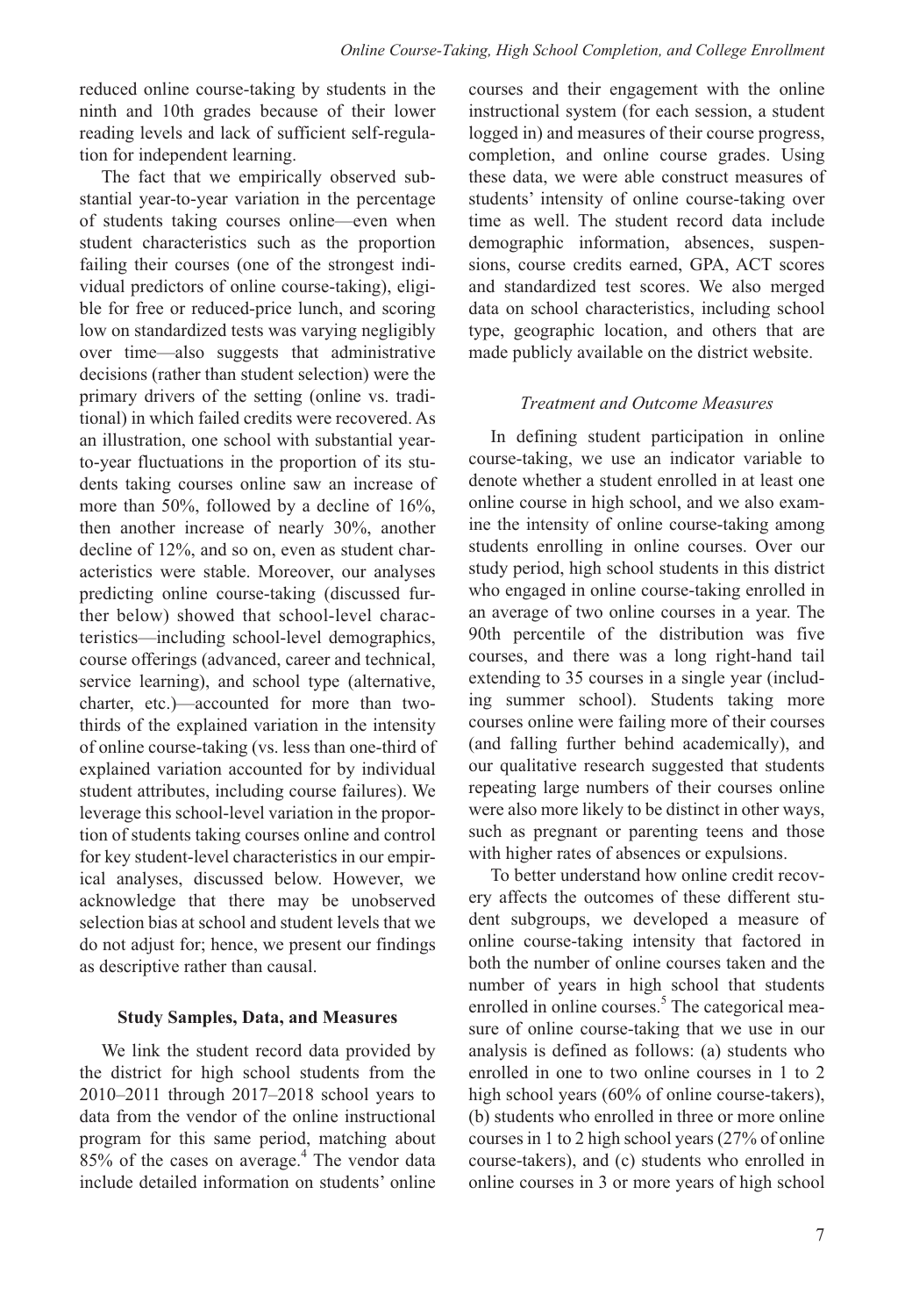(13% of online course-takers). The other (reference) category in this measure is students who did not take any of their high school courses online. In both qualitative and quantitative analyses, we observed that students who take only one to two courses online are typically in their last 2 high school years, are performing relatively better academically, and are trying to recover a failed core course or otherwise fulfill requirements for graduation as expediently as possible. Students who enrolled in three or more online courses over 1 to 2 years were more likely to be struggling academically and taking courses online to get back on track for graduation. Finally, students enrolling in courses online for 3 or more years of high school were doing the least well academically (as measured by prior year test scores, GPAs) and were more likely to have special educational needs.

Although our analyses of progress toward graduation are secondary to our core focus on high school graduation and postsecondary educational pursuits, because test scores and GPA have been linked to later outcomes such as college attendance and earnings (Allensworth & Clark, 2020; Goldhaber & Özek, 2019), we also examine these relationships. Credits earned and GPA are measured at the end of the academic year, and we examine two measures of academic achievement, reading and math standardized test scores, which are scaled scores from spring Measures of Academic Progress (MAP) and STAR assessments (nationally normed standardized assessments).<sup>6</sup> It is also important to point out that although Goldhaber and Özek (2019) conclude there is an abundance of evidence suggesting a causal link between test scores and later life outcomes, the empirical evidence base is mixed, with some research suggesting that test scores account for little of the relationship between high school completion and later outcomes such as earnings (e.g., Murnane et al., 2000, 2001). Because successful completion of an online course for credit recovery typically replaces a failed credit with a better grade on a student's transcript, if the opportunity to repeat a course online increases the likelihood a student will pass the course, we may also observe a positive relationship between online credit recovery and credits earned and GPA. The relationship between online credit recovery and test scores,

For our primary analyses, we use a measure of high school graduation that is not limited to 4-year (on-time) graduation but captures graduation as reported in the district student records.<sup>7</sup> College enrollment (in 2-year and 4-year colleges) measures were obtained through our study district from the NSC data, which are currently the most comprehensive national studentlevel college enrollment data available.<sup>8</sup> In addition, we use publicly available data from the College Scorecard<sup>9</sup> and information provided by the USNWR to measure college quality. From the College Scorecard, we use measures of the type of degree awarded by the institution (predominant and highest degrees), level of research activity, first-year student retention rate, college completion rate, and whether the college has open admissions. Some of the same measures of college quality were available from USNWR but were more complete in the College Scorecard. Thus, we limit our use of the USNWR data to an indicator variable for whether a given postsecondary institution is included among the USNWR-ranked institutions (a measure of selectivity). $10$ 

# *Analysis Samples*

In examining the relationship between online course-taking in high school and progress toward graduation, high school completion, college enrollment, and institutional quality, we construct two primary treatment-comparison samples for our analyses. One, we compare students who took at least one course online in high school (a little over 40% of our sample) with students who did not complete any courses online. Two, given that after school-level factors are accounted for the strongest *student-level* predictor of online course-taking in our study district was course failure (consistent with the credit recovery focus), we also estimate our models on a subsample consisting only of students who failed a course in the prior year, where about half of these go on to repeat the course online. For courses required for graduation, which describes the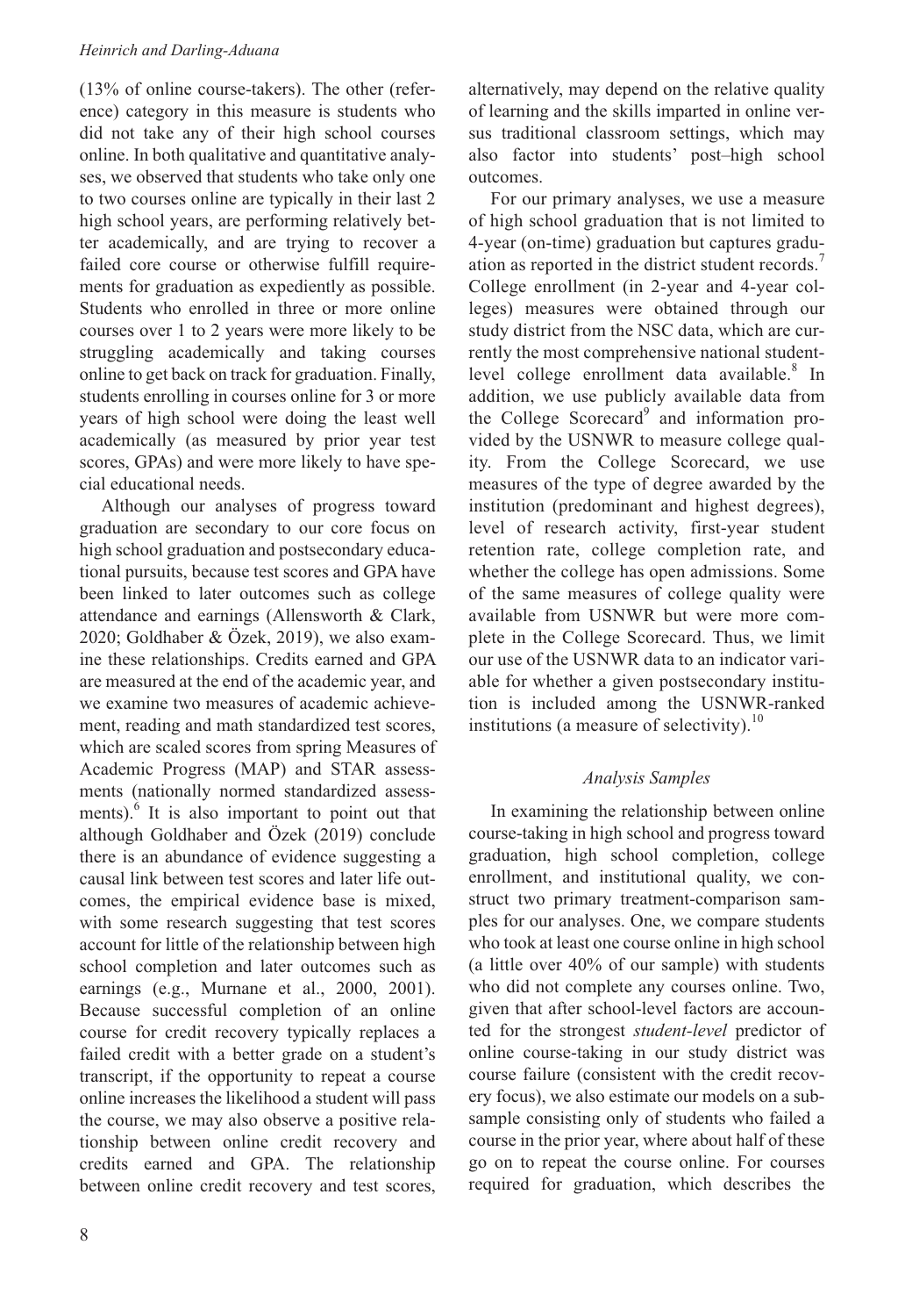majority of cases in our sample, students who did not repeat the courses online repeated them in a face-to-face instructional environment. In addition, we estimate our primary models on a subsample that is further restricted to students who have data available from their eighth-grade year to use as the baseline year in the analysis. This is intended to address the potential concern that our estimates of the associations between treatment and outcomes may be inflated because of regression to the mean. While this may be the subsample that most effectively addresses the potential for bias in our estimates, the trade-off is a considerably smaller (and more selective) sample, given that not all high school students had eighthgrade records in this school district.

Table 1 presents descriptive statistics on the students in these three analysis samples, with the first two columns comparing the student-level characteristics of all high school students in this district with online course-takers, the second panel showing the characteristics of the subsample of those who failed a course (both online course-takers and those who did not attempt to recover a course online), and the third set of columns showing those with eighth-grade (baseline) student records. With sizable samples, we observe mostly small yet some statistically significant differences between students taking courses online and those not taking courses online in high school across many student characteristics shown in Table 1. Comparing all high school students, the largest differences are the (higher) percentages of Black, low-income, and special education–eligible students taking courses online; the lower proportions of English language learners (ELLs), Asian, and 10th-grade students taking courses online; and lower GPAs, more absences, and higher rates of course failure among those in online courses. When we restrict the sample to students who had failed a course in the prior year, most of the differences between the students taking courses online (vs. not) are considerably smaller, and many of the differences are no longer statistically significant as well. The subsample of students with eighthgrade (baseline) records is particularly distinctive, however, in their significantly higher proportions of males, Black students, students with special educational needs, substantially higher rates of absences, and very low GPAs,

regardless of whether they were taking courses online. This is clearly a more selective sample of high school students in this district who are at greater risk of poor educational outcomes, and they were also more likely to be in the subgroup taking courses online in 3 or more years of high school.

As shown in Figure 1(A), the proportion of high school students in the district who failed a course in the prior academic year is high (nearly two-thirds in 2011–2012) but generally declining over time (to about 56% in the 2017–2018 school year). At the same time, 4-year cohort high  $s$ chool graduation rates $11$  closely parallel the trend in course failure, albeit moving in the opposite direction, with a sharper rise in high school completion following the 2014–2015 school year. Over this same period, the percentage of high school students taking courses online in a given year was increasing—to 18% in 2011– 2012 (from 5% the previous year) to approximately a quarter of high school students in 2012–2013—and then ranging between 25% and 30% through the 2017–2018 school year. Figure 1(B) and 1(C) shows that average credits earned in a school year and student GPAs among high school students in this district were likewise largely increasing over the study period. In effect, the trends we observe in student progress toward graduation—in credit accumulation, in particular—appear consistent with the anecdotal evidence suggesting that online course-taking (primarily for credit recovery) may be associated with the rise in high school graduation rates.

We now describe the various analyses we undertake to investigate associations between online course-taking and student high school and postsecondary education outcomes and to assess whether the expansion in online credit recovery may be contributing to rising high school completion and potentially influencing postsecondary education enrollments as well.

### **Method**

To estimate our primary outcomes of interest, high school graduation and college enrollment, we employed a school-by-cohort fixed-effects model, as shown in the equation below. This approach accounts for variation in assignment to and the implementation of online courses between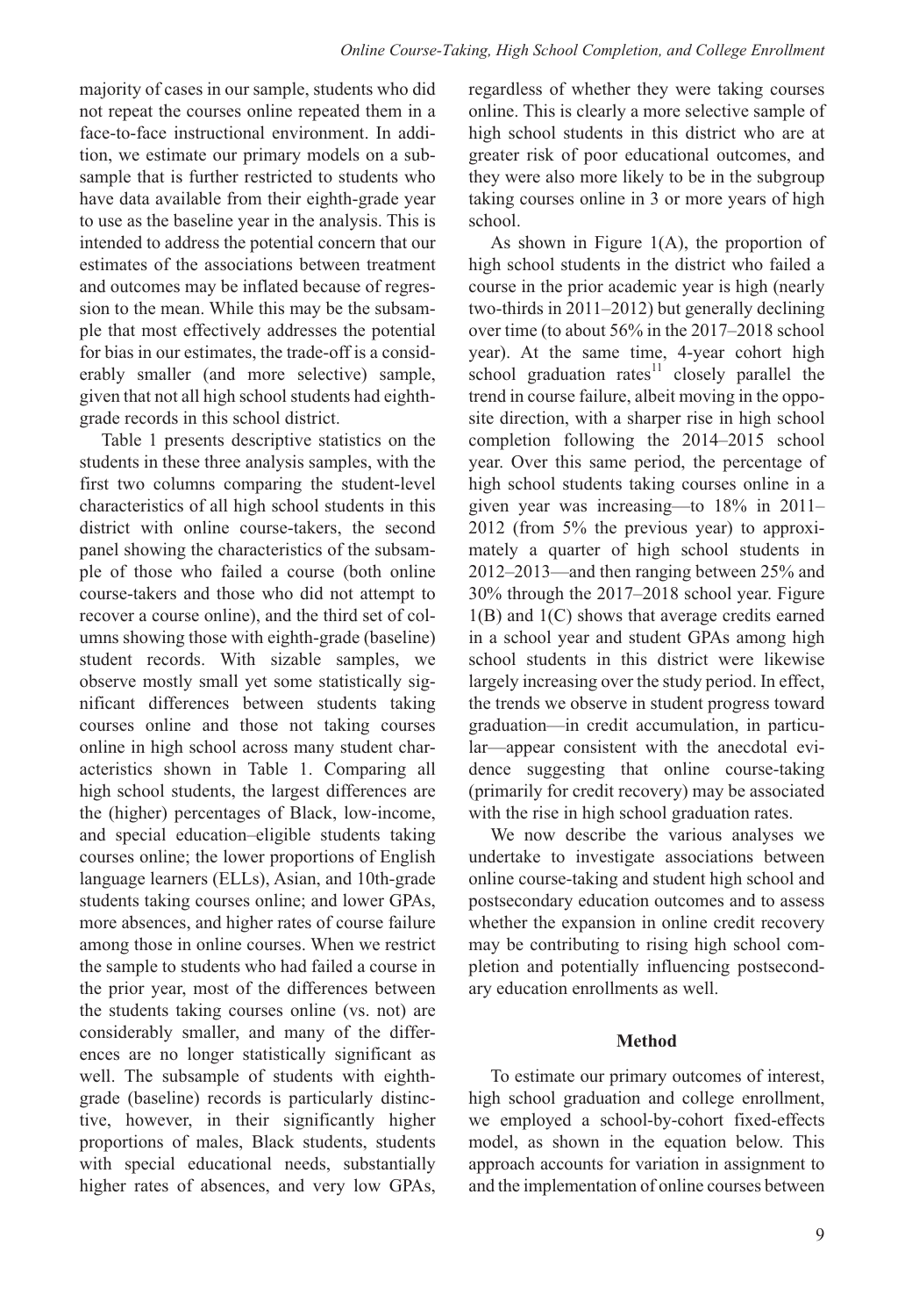TABLE 1 Table 1

Descriptive Statistics of Analytic Samples *Descriptive Statistics of Analytic Samples*

|                                           | $(N = 82, 151)$<br>All students |                        | year $(N = 49, 541)$       | Students who failed course in prior | Students with eighth-grade baseline<br>data ( $N = 10,926$ ) |                         |
|-------------------------------------------|---------------------------------|------------------------|----------------------------|-------------------------------------|--------------------------------------------------------------|-------------------------|
| Student characteristics                   | course-taker<br>Not online      | Online course<br>taker | course-taker<br>Not online | Online course<br>taker              | course-taker<br>Not online                                   | Online course-<br>taker |
| Female                                    | 0.505(0.500)                    | $0.455*(0.498)$        | 0.443(0.497)               | 0.435(0.496)                        | 0.383 (0.486)                                                | 0.396 (0.489)           |
| Black                                     | 0.591(0.492)                    | $0.674*(0.469)$        | 0.674(0.469)               | $0.693*(0.461)$                     | 0.691(0.462)                                                 | $0.730*(0.444)$         |
| Asian                                     | 0.081 (0.273)                   | $0.030*(0.171)$        | 0.043(0.202)               | $0.023*(0.149)$                     | 0.034 (0.182)                                                | $0.012*(0.108)$         |
| Hispanic                                  | 0.201(0.401)                    | $0.207$ $(0.405)$      | 0.202(0.401)               | $0.205$ $(0.404)$                   | 0.207 (0.405)                                                | $0.189*(0.392)$         |
| Other race                                | 0.007(0.081)                    | $0.008*(0.092)$        | 0.007(0.086)               | (0.009 (0.094))                     | 0.009(0.094)                                                 | 0.010 (0.098)           |
| English language learner (ELL)            | 0.098(0.297)                    | $0.075*(0.263)$        | 0.101(0.301)               | $0.073*(0.261)$                     | 0.133 (0.340)                                                | $0.074*(0.263)$         |
| Free/Reduced-price lunch eligible (FRL)   | 0.760(0.427)                    | $0.821*(0.384)$        | 0.840(0.367)               | $0.832*(0.374)$                     | 0.884 (0.320)                                                | 0.879 (0.326)           |
| Special education eligible (SPED)         | 0.205(0.404)                    | $0.235*(0.424)$        | 0.263(0.440)               | $0.253*(0.435)$                     | 0.362(0.480)                                                 | $0.334*(0.472)$         |
| 10th grader                               | 0.351(0.477)                    | $0.282*(0.450)$        | 0.343(0.475)               | $0.284*(0.451)$                     |                                                              |                         |
| 11th grader                               | 0.307(0.461)                    | $0.333*(0.471)$        | 0.272(0.445)               | $0.320*(0.467)$                     |                                                              |                         |
| 12th grader                               | 0.238 (0.426)                   | $0.218*(0.413)$        | 0.195 (0.396)              | 0.199 (0.400)                       |                                                              |                         |
| Failed one or more courses in baseline SY | 0.524(0.499)                    | $0.836*(0.370)$        | 1.000(0.000)               | 1.000(0.000)                        | 0.963(0.189)                                                 | $0.980*(0.139)$         |
| Credits attempted in prior SY             | 6.998 (1.173)                   | $6.978*(1.472)$        | 7.061 (1.314)              | 7.048 (1.381)                       | 6.469(1.563)                                                 | $6.619*(1.477)$         |
| GPA in prior SY                           | 2.088 (1.039)                   | $1.433*(0.858)$        | 1.352 (0.741)              | 1.197* (0.676)                      | 0.640 (0.636)                                                | $0.598*(0.534)$         |
| Percent absent                            | 0.166(0.198)                    | $0.245*(0.214)$        | 0.246(0.229)               | $0.266*(0.218)$                     | 0.393 (0.282)                                                | $0.359*(0.246)$         |
|                                           | 61,311                          | 20,840                 | 32,123                     | 17,418                              | 7,181                                                        | 3,745                   |
|                                           |                                 |                        |                            |                                     |                                                              |                         |

*Note.* GPA = grade point average; SY = school year.<br>\*Difference in means (between online course-takers and students not taking courses online) is statistically significant at  $p < .05$ . \*Difference in means (between online course-takers and students not taking courses online) is statistically significant at *p* < .05.*Note.* GPA = grade point average;  $SY$  = school year.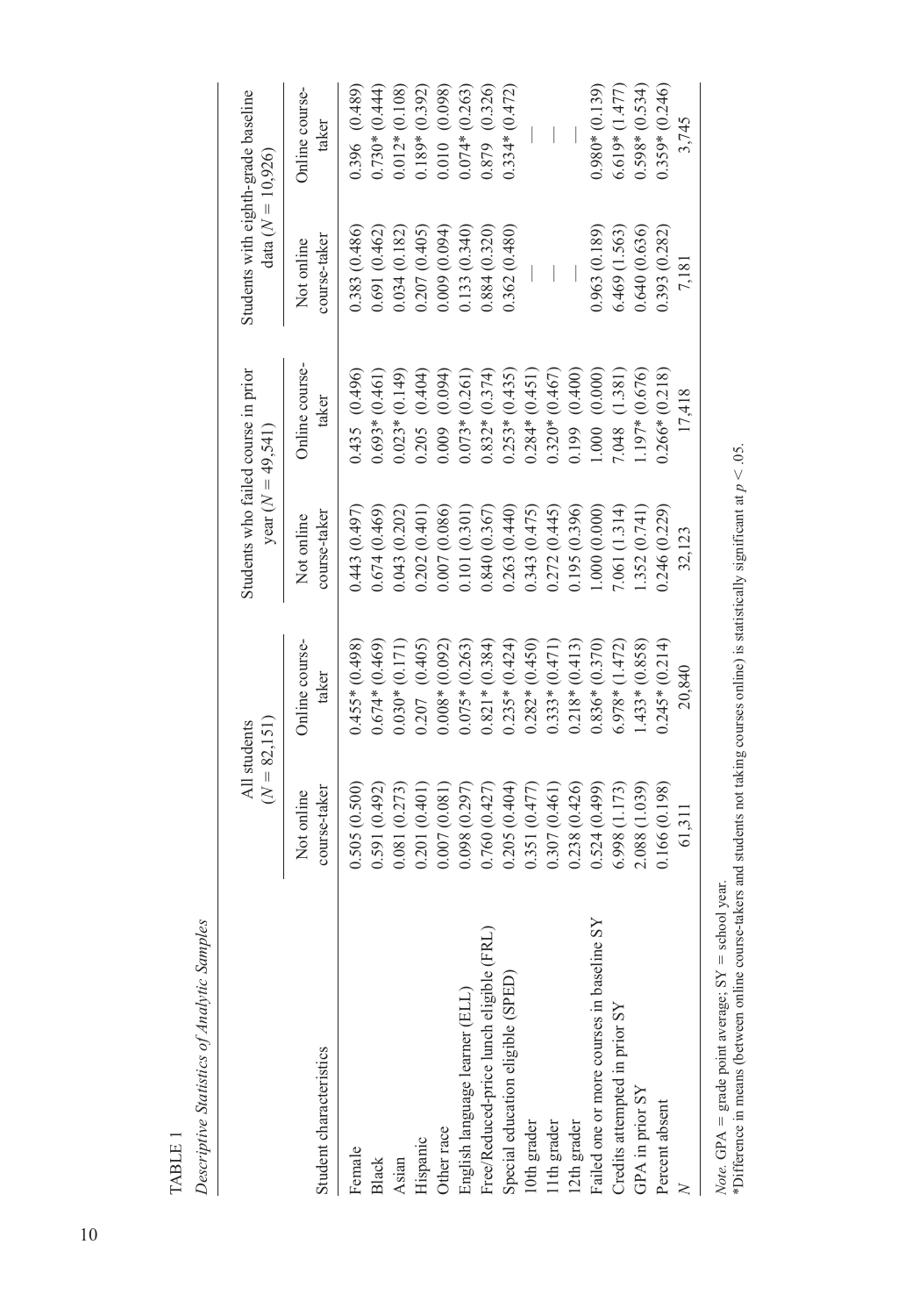

FIGURE 1. *Course failures and graduation rates, credits earned, and grade point average (GPA) over time.*

schools and within schools across different cohorts. In defining cohorts, school enrollment was identified as the first high school the student attended (observed in the study data), with student cohorts assigned based on when each student entered ninth grade. For students without ninthgrade data, we assigned the cohort based on the year and grade of the first year of data available for that student. When using lagged covariates, we used eighth-grade data (where available) as the baseline year. For students without eighthgrade data, we used the first year of high school data available as the baseline year. Our fixedeffects models would only identify *effects* of online course-taking if we could reasonably assume that no other unobserved, time-varying

factors influenced online course-taking and student educational outcomes (the conditional independence assumption), which is not a claim we make in this analysis:

$$
A_{jsc} = \alpha D_j + \beta_1 X_j + \beta_2 A_{j-1} + \beta_3 P_j + \delta_{sc} + \varepsilon_{jc}.
$$
 (1)

In the above model with the school-by-cohort fixed effects  $(\delta sc)$ ,  $A_{1}$  is the outcome of interest for student *j* attending school *s* in cohort *c*,  $D_j$  is an indicator for whether the student took courses online during high school, and *X* indicates each student's *dialing right sensel, and*  $T_j$  *materials calculated statements* ethnicity and gender), as well as whether the student ever qualified for free or reduced-priced lunch, ELL status, or special education services. *A j*−1 indicates the number of credits attempted, credits failed, GPA, and percent of days attended from the student's baseline year. *P j* is a vector of school characteristics across a student's high school experience, including the maximum percentage of students in a school they attended that accessed online instruction and whether the student ever attended a school identified as an alternative school,<sup>12</sup> whereas  $\varepsilon$ <sub>*jc*</sub> is the random error term.

As discussed above, student course failures, academic performance, and special educational needs are correlated with their intensity of online course-taking, making it also of interest to examine how the intensity of participation in online credit recovery relates to high school graduation and postsecondary education enrollments. Because we constructed a categorical treatment measure of online course-taking intensity—defined as zero online courses, one to two online courses in 1 to 2 high school years, three or more online courses in 1 to 2 high school years, or online course-taking in 3 to 4 years of high school—we use IPWRA, a doubly robust estimator that aims to align the observed characteristics of those with no online course-taking to the those of the three subgroups of online course-takers in their baseline years (as defined above). The IPWRA method uses probability weights from a model that predicts treatment status to obtain outcome-regression parameters that account for the fact that each student is observed in only one of the potential outcomes. The estimated inverse probability weights are used to fit weighted regression models of the outcome for each treatment level and to obtain predicted outcomes for each student, and then the average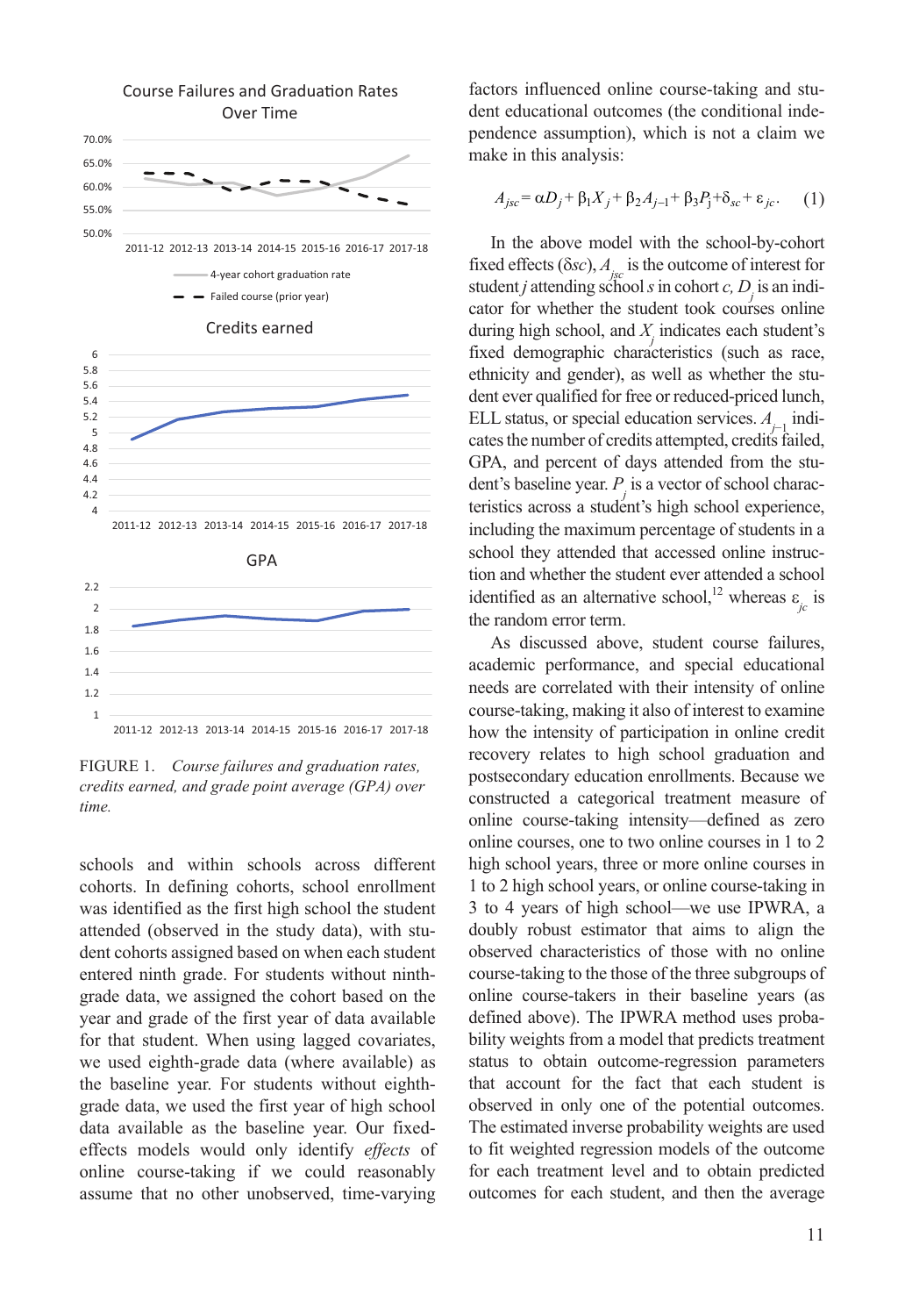treatment effects (ATEs) are computed from these estimates of treatment effects.

The multi-valued treatment model used to estimate the effects of intensity of online coursetaking, using the same covariates included in Equation 1, is specified as follows:

$$
\widehat{ATE}_{t} = \frac{1/n \sum i = 1}^{\lfloor n[D_{n})/(p_{i}(X_{i})Y_{i}^{+}\rfloor} \left[1-(D_{n})/(\hat{P}_{i}(X_{i}))\hat{\mu}_{i}(X_{i})\right] - 1}{n[1-D_{n})/(1-\hat{P}_{i}(X_{i}))\hat{\mu}_{i}(X_{i})]}
$$
\n
$$
n \sum i = 1}^{(1-(1-D_{n})/((1-\hat{P}_{i}(X_{i}))\hat{\mu}_{0}(X_{i}))}
$$
\n
$$
= \hat{\Delta}(t) - \hat{\Delta}(0).
$$
\n(2)

Regression adjustment models estimate separate regressions for each treatment level so that again  $D_{ii}$  is a binary variable that equals 1 if student *i* is in a given treatment *level* in year *t* and 0 if not. In the above equation,  $\hat{p}_i(X_i)$  is the estimated propensity score for treatment level *t* and  $\hat{\mu}_t(X_i)$  estimates  $\mu_t(X_i) = E(Y[t]|X)$  for  $t \in \{0, 1\}$ , . . ., *T*}. The ATE is estimated in a three-step procedure, where the true propensity score  $p_t(X_i)$ is estimated first, in this case with a multinomial logit model; the true regression model  $\mu_i(X_i)$  is estimated next, and then they are combined as in Equation 2 to calculate the final result. The primary advantage of IPWRA is that the estimate for the ATE is consistent if the model either for the propensity score or for the potential outcome regression is correctly specified (the doubly robust property). As with the school-by-cohort fixed-effects models, we do not assert any causal effects because of selective differences in the intensity of online course-taking.

It was also of interest in this study to examine the associations between online course-taking and students' outcomes during high school math and reading test scores, credits earned, and GPA—in part to understand the underlying mechanics of how credit recovery might accelerate a student's progress toward graduation (and open pathways to postsecondary education). We employed the doubly robust IPWRA approach in this analysis as well, adjusting for the same student characteristics (at the start of the school year in which instruction is accessed online), the lagged (prior year) value of the outcome, and time-varying school characteristics. The treatment in this model is defined as binary, where  $D_{ii}$  equals 1 for students who participated in online credit recovery in a given year and 0 for those who did not take courses online in year *t*, and the propensity scores are accordingly estimated by a logit model. In all IPWRA analyses, we specify robust standard errors clustered at the student level.

We estimated these models for our three primary samples: all students (full sample), students who failed a course, and students with eighthgrade baseline data. In addition, we also estimated these models with the sample constrained to include only 11th- and 12th-grade students who failed a course, given that the district disabled online credit recovery accounts of most ninth and 10th graders during the course of our study, because they were found to be less compatible and effective users of the online coursetaking system (an insight confirmed in our prior empirical research, Heinrich et al., 2019). As these analyses are secondary to our primary focus on high school graduation and college enrollment in this study, the results are presented in the appendix. As a sensitivity test of our modeling choices, we also estimated the high school graduation and college outcomes using IPRWA (with the same controls and specification of standard errors as indicated above) for all students and students who failed a course in high school. The results of these analyses are also presented in the appendix.<sup>13</sup>

### **Research Findings**

# *High School Graduation and College Enrollment*

We hypothesized based on observed trends in high school progression through online coursetaking and graduation rates in our study district, as well as existing anecdotal evidence on the relationship between online course-taking for credit recovery and high school graduation rates (Kirsch, 2017; Malkus, 2018), that we would see a positive association between online coursetaking for credit recovery and graduation rates. Online course completion rates were steadily increasing over the period of our study, from less than 20% in the first two school years to more than 40% in the last several years.

Table 2 presents basic descriptive information on the primary outcomes we estimate—graduated high school, enrolled in college (2-year or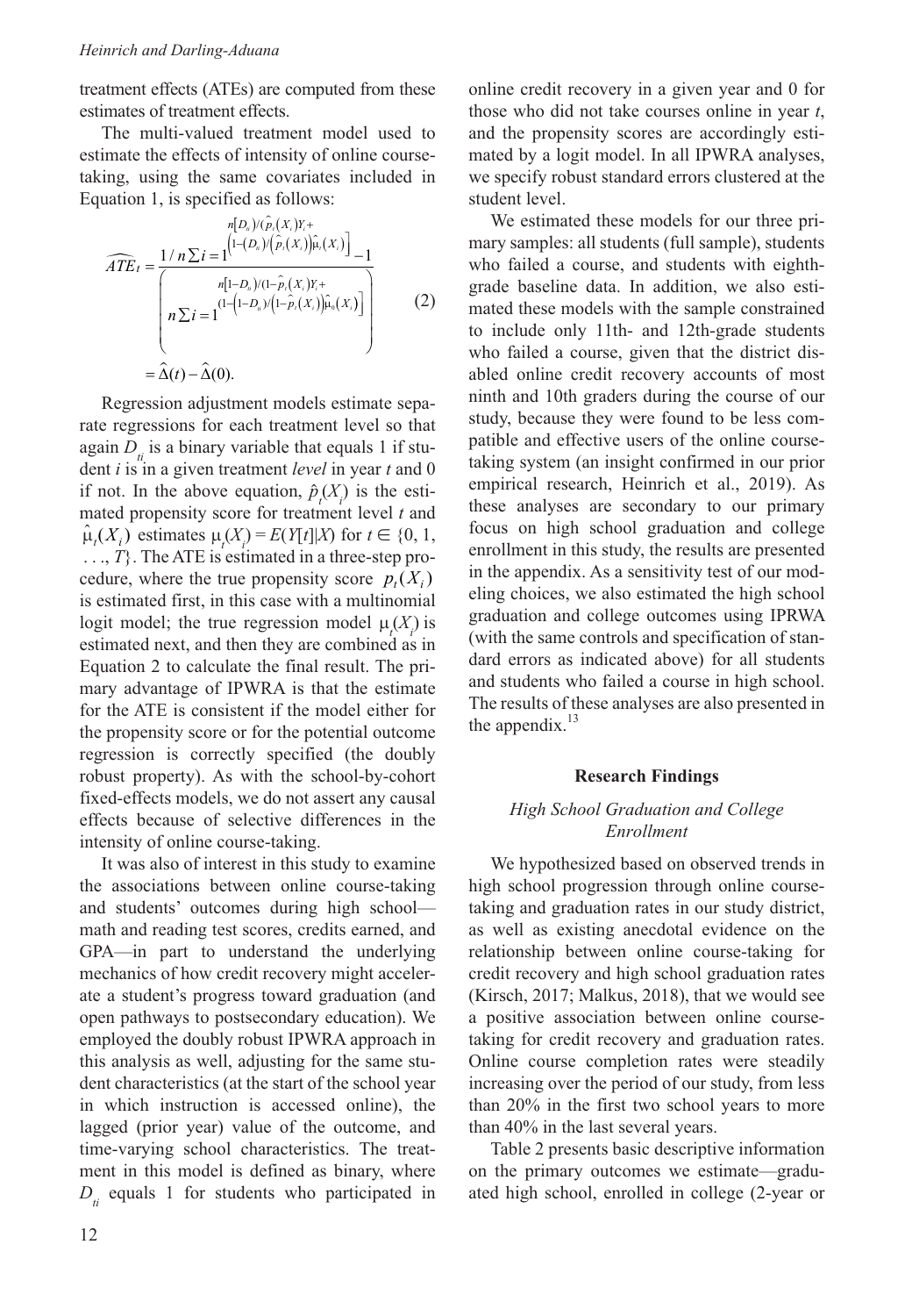### TABLE 2

| Graduation and College Enrollment Descriptive Outcomes by Online Course Enrollment |  |  |  |  |
|------------------------------------------------------------------------------------|--|--|--|--|
|                                                                                    |  |  |  |  |

|                                           |                                            |                                      | Enrolled online               |                                                                                         |                        |  |  |
|-------------------------------------------|--------------------------------------------|--------------------------------------|-------------------------------|-----------------------------------------------------------------------------------------|------------------------|--|--|
| Outcomes                                  | Never enrolled<br>online<br>$(N = 26,864)$ | Enrolled<br>online<br>$(N = 20,249)$ | $1-2$ years<br>$(N = 12,014)$ | $1-2$ courses in 3 or more courses Enrolled in $3-4$<br>in $1-2$ years<br>$(N = 5,414)$ | years<br>$(N = 2,662)$ |  |  |
| Graduated high school                     | 0.494(0.500)                               | $0.460*(0.498)$                      | 0.486(0.500)                  | 0.518(0.500)                                                                            | 0.501(0.500)           |  |  |
| Enrolled in 2- or 4-year<br>college       | 0.316(0.465)                               | $0.200*(0.400)$                      | 0.234(0.424)                  | 0.203(0.402)                                                                            | 0.176(0.381)           |  |  |
| Enrolled in 4-year college/<br>university | 0.160(0.366)                               | $0.075*(0.263)$                      | 0.097(0.296)                  | 0.073(0.259)                                                                            | 0.054(0.226)           |  |  |
| U.S. news-rated<br>institution            | 0.150(0.357)                               | $0.056*(0.229)$                      | 0.072(0.259)                  | 0.035(0.183)                                                                            | 0.044(0.206)           |  |  |
| Open-admissions college                   | 0.459(0.498)                               | $0.746*(0.435)$                      | 0.696(0.460)                  | 0.844(0.363)                                                                            | 0.830(0.376)           |  |  |
| Highest degree:<br>Associates             | 0.237(0.425)                               | $0.259*(0.438)$                      | 0.268(0.443)                  | 0.253(0.435)                                                                            | 0.259(0.438)           |  |  |
| Highest degree: Graduate                  | 0.476(0.499)                               | $0.160*(0.367)$                      | 0.217(0.413)                  | 0.095(0.293)                                                                            | 0.091(0.287)           |  |  |
| Predominant degree:<br>Associates         | 0.268(0.443)                               | $0.298*(0.457)$                      | 0.313(0.464)                  | 0.299(0.458)                                                                            | 0.281(0.450)           |  |  |
| Very high research (R1)                   | 0.145(0.352)                               | $0.033*(0.178)$                      | 0.049(0.216)                  | 0.011(0.105)                                                                            | 0.012(0.109)           |  |  |
| First-year retention rate                 | 0.664(0.153)                               | $0.576*(0.127)$                      | 0.592(0.132)                  | 0.546(0.111)                                                                            | 0.549(0.110)           |  |  |
| Completion rate                           | 0.363(0.231)                               | $0.242*(0.166)$                      | 0.260(0.175)                  | 0.215(0.137)                                                                            | 0.203(0.144)           |  |  |

*Note.* U.S. News and College Board data are not available for all students in the sample.

\*Difference in means (between online course-takers and students not taking courses online) is statistically significant at < .05.

4-year), and enrolled in a 4-year college—as well as college quality indicators by online coursetaking and the intensity of online course-taking. High school graduation and college enrollment rates are (statistically significantly) higher for high school students with no online course-taking versus any online course-taking—graduation rates are about 3 percentage points higher on average, and college enrollment rates (2-year and 4-year) are about 8 to 12 percentage points higher on average for those *not* taking courses online. Consistent with our discussion above that students with greater intensities of online coursetaking are struggling more academically, the gaps in college enrollment rates increase with greater intensities of online course-taking. For students taking courses online in 3 or more years of high school, college enrollment rates are onethird to one-half of those with no online coursetaking. In addition, all indicators of college quality suggest that students taking online courses and continuing on to postsecondary institutions are attending lower quality institutions. For example, students who enrolled in online courses are about 25 percentage points more likely to attend open-admissions colleges and 30 percentage points less likely to attend institutions that confer graduate degrees. First-year retention rates and college completion rates at these institutions are significantly lower (9 and 12 percentage points, respectively) as well.

In Table 3, we present findings on the relationship between high school online course-taking and high school graduation and college enrollment outcomes, showing the results from our main school-by-cohort fixed-effects regressions for (a) the full sample, (b) the sample restricted to students who failed a course in the prior year, and (c) students who had eighth-grade baseline data (the most economically and academically disadvantaged subgroup). Despite the differences in subgroup characteristics, the results are very consistent across the different study samples. Taking courses online in this school district is associated (statistically significantly) with high school graduation rates that are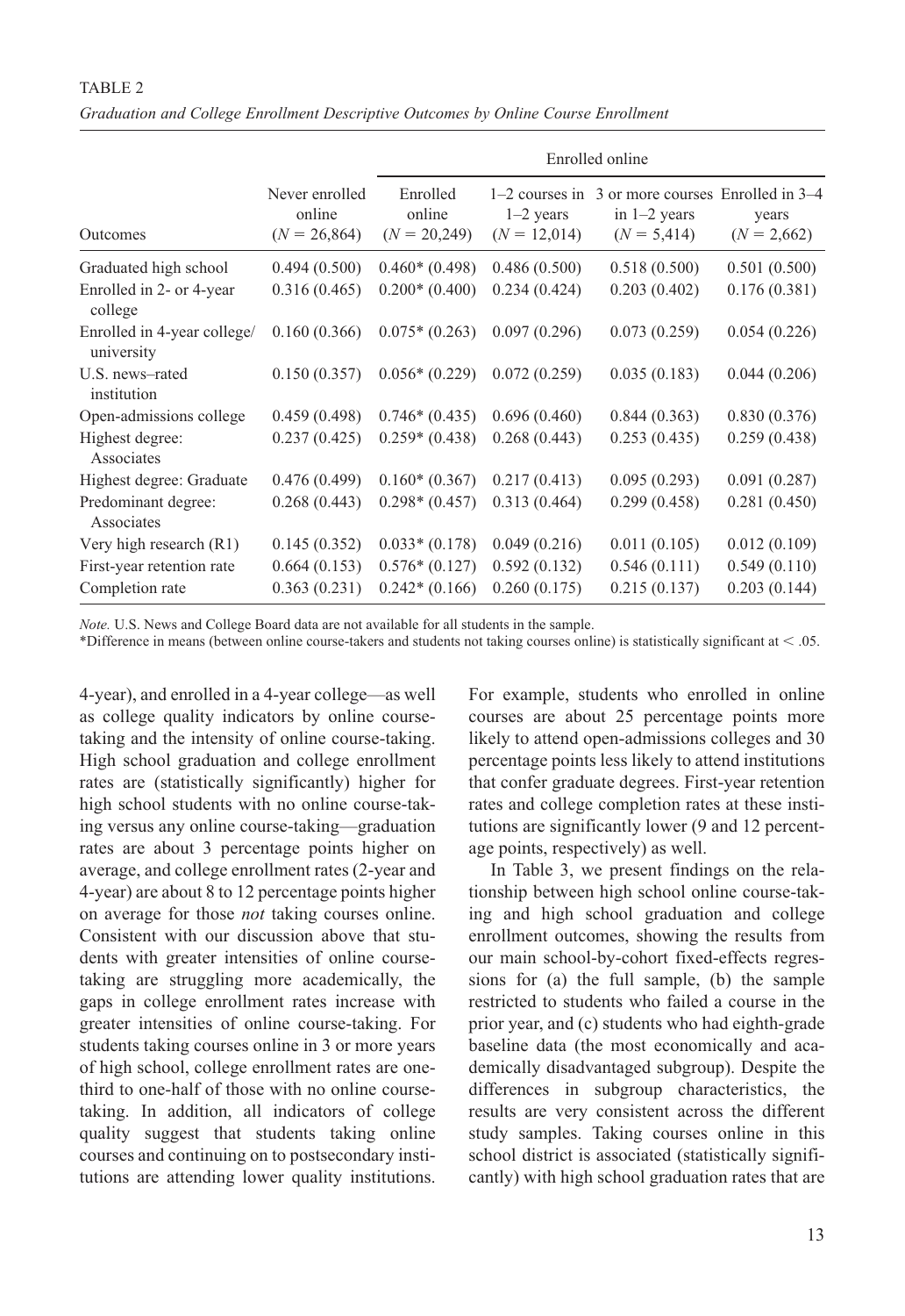| School-by-cohort fixed-effects model |                       |                                       |  |  |  |
|--------------------------------------|-----------------------|---------------------------------------|--|--|--|
| Full sample                          | Failed course         | Eighth-grade baseline<br>$N = 10,925$ |  |  |  |
| $N = 39,508$                         | $N = 24,466$          |                                       |  |  |  |
| $0.098***$ (0.004)                   | $0.106***(0.005)$     | $0.118***(0.009)$                     |  |  |  |
| $0.008*$<br>(0.004)                  | $0.023***(0.005)$     | $0.027$ *** $(0.006)$                 |  |  |  |
| $-0.025***(0.003)$                   | $-0.006*$<br>(0.003)  | (0.004)<br>$-0.004$                   |  |  |  |
| $-0.051***(0.006)$                   | $-0.024***(0.006)$    | $-0.040***(0.013)$                    |  |  |  |
| $0.078***(0.011)$                    | $0.062***(0.014)$     | $0.092**$<br>(0.040)                  |  |  |  |
| $0.015**$ (0.008)                    | 0.011<br>(0.010)      | 0.012<br>(0.024)                      |  |  |  |
| $-0.065***(0.008)$                   | $-0.033***(0.009)$    | $-0.044**$<br>(0.019)                 |  |  |  |
| 0.012<br>(0.008)                     | 0.006<br>(0.011)      | (0.025)<br>$-0.009$                   |  |  |  |
| $-0.017***$ (0.004)                  | $-0.010***(0.004)$    | (0.009)<br>$-0.016*$                  |  |  |  |
| $-0.017***(0.003)$                   | $-0.009**$<br>(0.004) | $-0.019*$<br>(0.011)                  |  |  |  |
| $-0.027***(0.004)$                   | $-0.011**$<br>(0.005) | $-0.010$<br>(0.013)                   |  |  |  |
| Yes                                  | Yes                   | Yes                                   |  |  |  |
| Yes                                  | Yes                   | N <sub>0</sub>                        |  |  |  |
| Yes                                  | Yes                   | N <sub>0</sub>                        |  |  |  |
|                                      |                       |                                       |  |  |  |

*Note.* Standard errors in parentheses. Student covariates include whether students failed a course, the number of credits attempted, and GPA pretreatment, as well as each student's race, gender, attendance, and English language learner, special education, and free or reduced-price lunch status. School covariates include the 16 schools enrolling the largest number of students in online courses, school-by-year variables for student demographic characteristics, school type, and courses offered. GPA = grade point average.

 $**p* < .10.$   $**p* < .05.$   $**p* < .01.$ 

about 10 to 12 percentage points higher than for similar students who do not take courses online, and their 2-/4-year college enrollment rates are also 1 to 3 percentage points higher (compared with similar students not taking courses online). The associations for *4-year* college enrollment are statistically significant and negative (except for the smaller eighth-grade baseline sample), suggesting that students taking online courses are less likely (by about 0.6-2.5 percentage points) to attend 4-year colleges. Furthermore, the signs on college quality proxy measures all suggest that while taking courses online may open access to postsecondary education for these high school students, they appear to be significantly more likely to enroll in lower quality, open-admissions institutions with poorer reputations, retention rates, and completion rates. This remains true even after adjusting for student and school characteristics and in the more restricted samples of academically struggling, highly disadvantaged students with eighth-grade baseline data.

Next, we consider associations between the intensity of student online course-taking in high school and their high school graduation and college outcomes, as estimated by the IPWRA models (see Table 4) for the full sample (Panel A), for the restricted sample of students who failed a course in the prior year (Panel B), and for a subset of these outcomes, students who had eighth-grade baseline data (Panel C). $^{14}$  The associations for high school graduation generally hold across all levels of high school online course-taking, and they are fairly consistent across the full and restricted samples and in comparison with the school-by-cohort fixed-effects models. In Panels A, B, and C, the results show that students at varying levels of online course-taking intensity are approximately 8 to 13 percentage points more likely to graduate from high school, with the most economically and academically disadvantaged (eighth grade baseline subsample) gaining more through 3 or more years of online course-taking in high school. For the outcomes of 2-/4-year college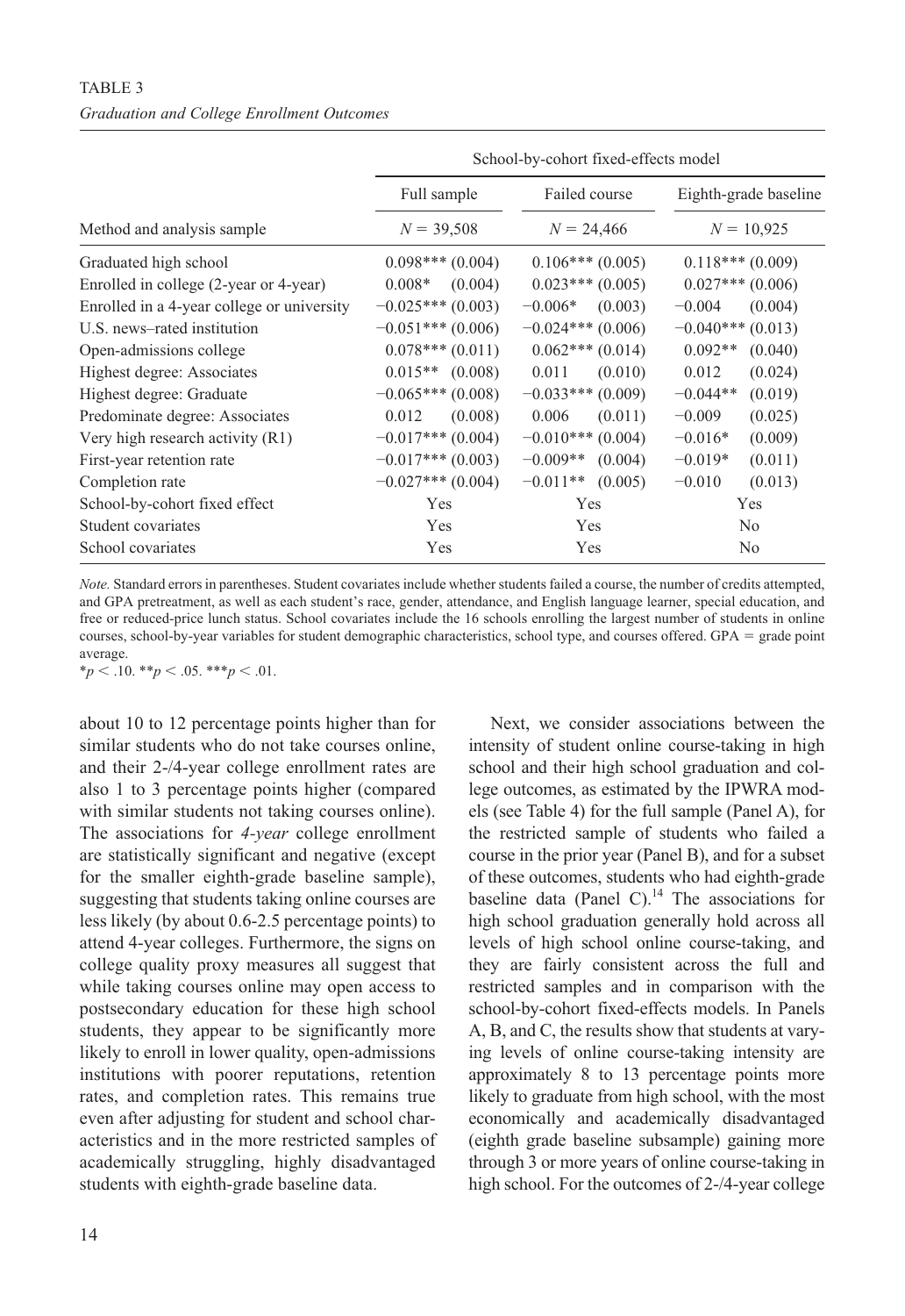## TABLE<sub>4</sub>

*Graduation and College Enrollment Outcomes by Online Course-Taking Intensity, IPWRA Estimation: Baseline* = *Last Year Pre-Online Course-Taking*

|                                                    |                                                    |                     | Full sample $(N = 33,975)$                                         |         |                                                  |         |
|----------------------------------------------------|----------------------------------------------------|---------------------|--------------------------------------------------------------------|---------|--------------------------------------------------|---------|
| Panel A                                            | Enrolled in $1-2$ online<br>courses in $1-2$ years |                     | Enrolled in 3 or more<br>online courses in $1-2$ years             |         | Enrolled in online courses<br>in 3 or more years |         |
| Graduated high school                              |                                                    | $0.120***(0.012)$   | $0.127***$ $(0.018)$                                               |         | $0.083***(0.028)$                                |         |
| Enrolled in college (2-year or 4-year)             |                                                    | $0.026**$ (0.012)   | $-0.018$                                                           | (0.019) | $-0.024$                                         | (0.025) |
| Enrolled in a 4-year college or university         |                                                    | $-0.019***$ (0.006) | $-0.078***$ (0.007)                                                |         | $-0.028$                                         | (0.021) |
| U.S. news-rated institution ( $n = 37,494$ )       |                                                    | $-0.024***(0.006)$  | $-0.088***(0.008)$                                                 |         | $-0.028$                                         | (0.023) |
| Open-admissions college ( $n = 10,211$ )           |                                                    | $0.080***(0.023)$   | $0.282***(0.031)$                                                  |         | $0.112**$                                        | (0.049) |
| Highest degree: Associates ( $n = 18,762$ )        |                                                    | $0.036***(0.012)$   | $0.080***$ (0.022)                                                 |         | 0.026                                            | (0.030) |
| Highest degree: Graduate ( $N = 13,241$ )          |                                                    | $-0.070***$ (0.014) | $-0.219***$ (0.024)                                                |         | $-0.129***$                                      | (0.027) |
| Predominate degree: Associates<br>$(N = 18,762)$   |                                                    | $0.040***(0.012)$   | $0.092***(0.023)$                                                  |         | 0.009                                            | (0.029) |
| Very high research activity (R1)<br>$(N = 18,762)$ |                                                    | $-0.024***(0.009)$  | $-0.071***$ (0.014)                                                |         | $-0.045***(0.007)$                               |         |
| First-year retention rate                          | n.a.                                               |                     | n.a.                                                               |         | n.a.                                             |         |
| Completion rate                                    | n.a.                                               |                     | n.a.                                                               |         | n.a.                                             |         |
|                                                    |                                                    |                     | Students who failed a course in pretreatment year ( $N = 24,466$ ) |         |                                                  |         |
| Panel B                                            | Enrolled in $1-2$ online<br>courses in 1-2 years   |                     | Enrolled in 3 or more<br>online courses in $1-2$ years             |         | Enrolled in online courses<br>in 3 or more years |         |
| Graduated high school                              | $0.079***(0.012)$                                  |                     | $0.113***(0.020)$                                                  |         | $0.079***(0.025)$                                |         |
| Enrolled in college (2-year or 4-year)             | 0.012<br>(0.010)                                   |                     | $-0.013$                                                           | (0.013) | $-0.052***(0.013)$                               |         |
| Enrolled in a 4-year college or university         | $-0.001$                                           | (0.004)             | $-0.014**$                                                         | (0.006) | $-0.028***$ (0.007)                              |         |
| U.S. news–rated institution ( $N = 22,847$ )       | $-0.004$                                           | (0.004)             | $-0.020***$ (0.004)                                                |         | $-0.019***$ (0.006)                              |         |
| Open-admissions college                            | n.a.                                               |                     | n.a.                                                               |         | n.a.                                             |         |
| Highest degree: Associates ( $N = 9,477$ )         | 0.019                                              | (0.014)             | $-0.019$                                                           | (0.019) | $-0.031$                                         | (0.019) |
| Highest degree: Graduate ( $N = 6,410$ )           | $-0.013$                                           | (0.011)             | $-0.089***$ (0.012)                                                |         | $-0.085***(0.018)$                               |         |
| Predominate degree: Associates<br>$(N = 9,477)$    | 0.017                                              | (0.014)             | $-0.014$                                                           | (0.020) | $-0.048**$ (0.020)                               |         |
| Very high research activity (R1)<br>$(N = 9.477)$  | $-0.005$                                           | (0.005)             | $-0.024***$ (0.004)                                                |         | $-0.029***$ (0.004)                              |         |
| First-year retention rate                          | n.a.                                               |                     | n.a.                                                               |         | n.a.                                             |         |
| Completion rate                                    | n.a.                                               |                     | n.a.                                                               |         | n.a.                                             |         |
|                                                    |                                                    |                     | Eighth-grade baseline students ( $N = 10,925$ )                    |         |                                                  |         |
| Panel C                                            | Enrolled in $1-2$ online<br>courses in $1-2$ years |                     | Enrolled in 3 or more<br>online courses in $1-2$ years             |         | Enrolled in online courses<br>in 3 or more years |         |
| Graduated high school                              |                                                    | $0.052***(0.018)$   |                                                                    |         | $0.138***(0.017)$                                |         |
| Enrolled in college (2-year or 4-year)             | 0.011                                              | (0.013)             | $0.060***(0.019)$<br>0.004<br>(0.013)                              |         | 0.022                                            | (0.012) |
| Enrolled in a 4-year college or university         | $-0.007$                                           | (0.007)             | $-0.011$                                                           | (0.007) | $-0.001$                                         | (0.007) |

*Note.* Standard errors in parentheses. Student covariates include whether students failed a course (only in Panel A models), the number of credits attempted, and GPA pretreatment, as well as each student's race, gender, attendance, and English language learner, special education, and free or reduced-price lunch status. School covariates include the 16 schools enrolling the largest number of students in online courses, school-by-year variables for student demographic characteristics, school type, and courses offered. For several measures of college quality above which estimates are not available, the IPWRA models did not converge. GPA = grade point average; IPWRA = inverse probability weighting with regression adjustment.

 $*_{p}$  < .10.  $*_{p}$  < .05.  $*_{p}$  < .01.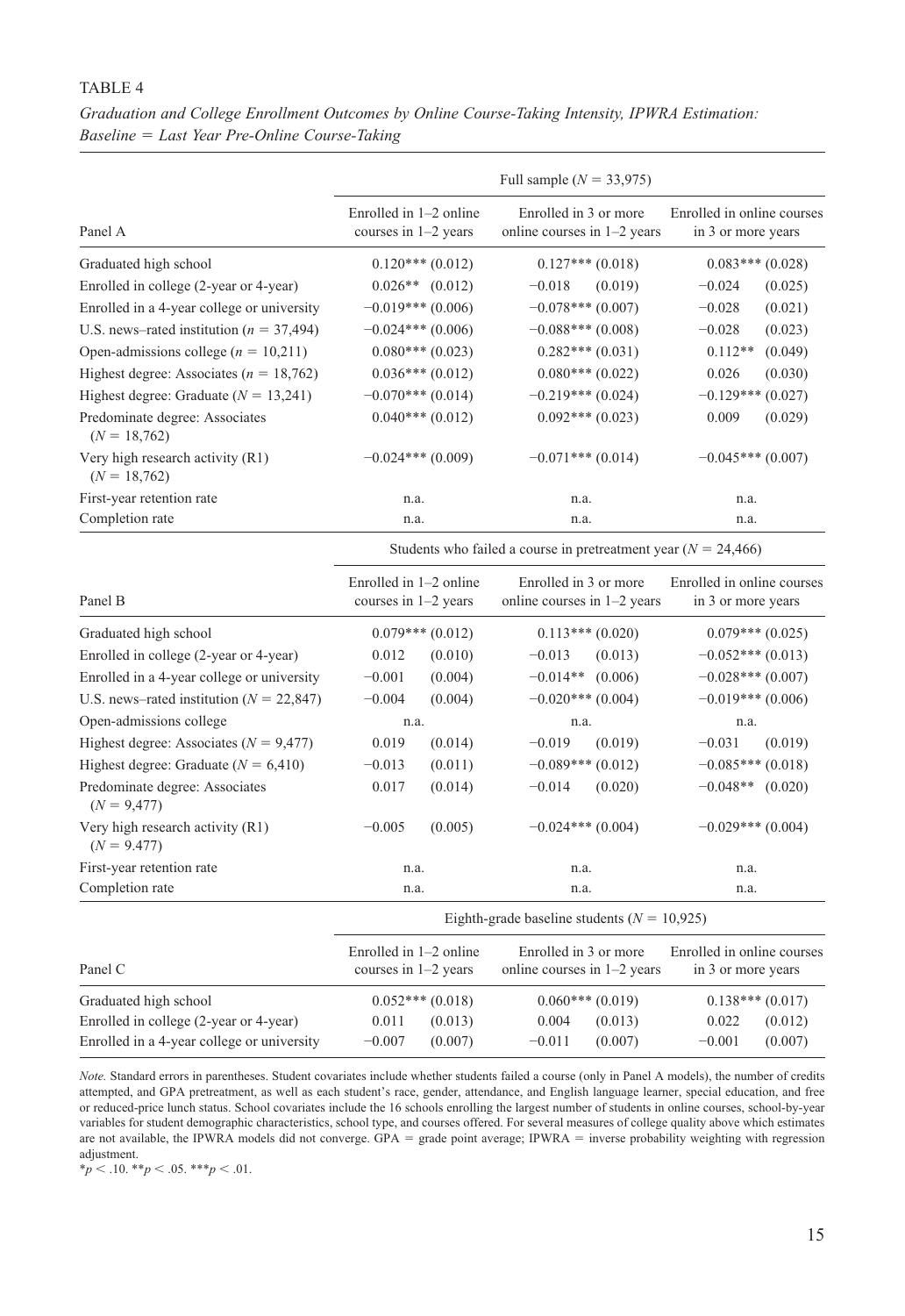enrollment, there is a small, positive association only for students who take one to two online courses over 1 or 2 years. The associations with enrollment in 4-year colleges and universities are all negative (and some are statistically significant), generally showing small decreases (around 2 percentages points less likely to attend a 4-year college). The college quality associations are likewise very consistent with those of the school-bycohort fixed-effects models. For the full sample, the differences in the quality of institutions attended by students with more intensive online course-taking (vs. with no online course-taking or only one to two courses in 1–2 years) are noticeably larger and mostly statistically significant. These associations again suggest that students who enrolled in high school online courses and went on to postsecondary education were significantly more likely to be enrolled in lower quality, open-access institutions and to a larger extent as they enrolled in more online high school courses and/or over more high school years.

The results of the IPWRA models estimated as a sensitivity test to the school-by-cohort fixedeffects models (shown in Appendix Table A1) largely confirm these findings. The estimates of associations between online credit recovery and high school graduation are slightly smaller, however, suggesting that students participating in online credit recovery are about 5 to 7 percentage points more likely to graduate from high school. All other estimated associations for college enrollment and college quality are the same or very similar both in the magnitude of the association and in the precision of the estimates.

# *Online Credit Recovery and Progress Toward High School Graduation*

The associations between online course-taking and high school graduation described above suggest that the opportunity to recover failed credits online may play an important role in students' progress toward high school completion. We examined the mechanics underlying this relationship by also assessing the associations between online course-taking and the number of credits students earned and their GPAs in high school, as well as their standardized (math and reading) test scores (as a measure of learning that may predict later outcomes).

The patterns in outcomes during high school (shown in Appendix Table A2) show primarily negative, statistically significant associations of online course-taking with math and reading test scores and GPA for all students, for those who failed a course, and for those with eighthgrade baseline data. When we further restrict our sample to 11th and 12th graders who were using online credit recovery more productively (Heinrich et al., 2019), we see a positive, statistically significant association between online course-taking and credits earned, suggesting that upper class students gained about an additional 0.10 credit through online credit recovery. That said, to the extent that standardized reading and math test scores proxy well for student learning in high school and correlate with later life outcomes, as Goldhaber and Özek (2019) suggest, the potential gains in credits for high school juniors and seniors and increased likelihood of high school completion through online credit recovery observed for all students may not lead to improved later outcomes after high school.

# *Online Credit Recovery Program Costs*

Levin and Belfield (2007, 2015) argue for greater use of cost-effectiveness analysis to inform our selection and use of the most effective educational interventions for achieving desired outcomes with a given budget. In an earlier (Levin, 1975) publication, Levin articulated a systematic approach to measuring costs and comparing them among alternatives, based on the concept of opportunity costs, or the value of a given resource in its best alternative use. In this and subsequent work (Levin & McEwan, 2001), he developed the "ingredients method" for estimating costs that involves (a) identifying the "ingredients" required to obtain a given outcome or impact (through qualitative and quantitative analysis), (b) estimating the costs of the ingredients, using market prices to the extent possible, and (c) then using this information to calculate the total program costs and average costs per participant. Although a cost-effectiveness analysis was not a formal component of our research, we identified the resources used in operating online credit recovery and information on the program costs through interviews we conducted with the study district personnel (including the credit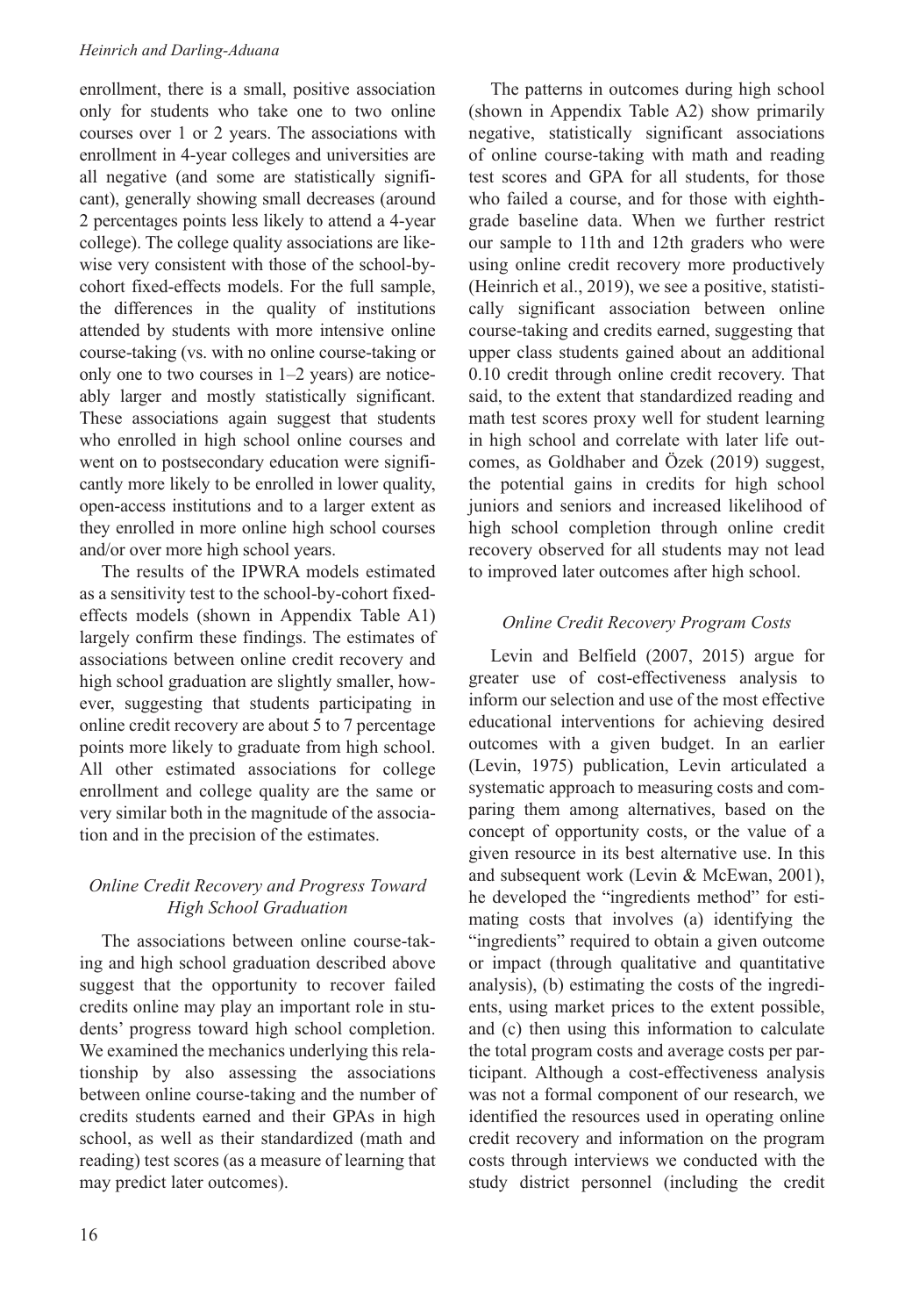recovery program coordinator, extended learning opportunities manager, and director of college and career readiness) and our observations of the implementation of credit recovery in schools and classrooms.

Based on the interviews and observations, we identified four main categories of costs for operating the online credit recovery program: (a) the contract (license) fees paid to the vendor of the online credit recovery program, (b) the additional personnel required to operate the program, (c) additional major material costs (e.g., computers), and (d) additional training costs for instructional personnel. The contract with the vendor costs US\$350,000 per year for 850 licenses for the online course-taking system. The licenses are not assigned to individual students, but rather they allow 850 students in the district to be using the online program at any given time. With this number of licenses, we observed (over the course of our study) the district facilitating the use of the online course-taking system by as many as 7,500 plus students in a given school year. According to the district staff, the only additional personnel cost (beyond the classroom teachers who served as credit recovery lab monitors) is the credit recovery program coordinator. We were able to obtain the annual salary and benefit costs for this district employee (and teachers) through publicly available sources. In addition, district personnel indicated in the interviews that because they are a 1:1 (student to computer) district, regardless of whether students participate in online credit recovery, all students have their own laptop computers that the district provides. Thus, they did not identify any additional computing or other major material costs required to implement online credit recovery in the district. Finally, initial training on the online course-taking system is provided by the program vendor and is included in the contract costs. The district offers additional PD opportunities for use of the online coursetaking system on the district's regular PD days, which was intentionally structured this way to both improve staff participation and avoid the costs of paying for training outside the school day.

District staff also pointed to cost savings associated with the use of online credit recovery relative to the primary district alternative, that is, providing students the opportunity to repeat the

failed course in a regular classroom. For example, although a licensed teacher needs to be the teacher of record in an online credit recovery classroom, some schools assigned paraprofessionals to the online credit recovery classrooms that reduced instructional costs. In addition, while alternative programs for students to regain credits have specific staffing requirements such as 25:1 for competency programs and 15:1 for GED program classes, there are no staffing ratios specified for online credit recovery. We observed considerably higher student to instructor ratios in lab-style online credit recovery classrooms, including as high as 74:1 (Heinrich et al., 2019). We also documented higher than average rates of substitute teachers present in online credit recovery classrooms. In our interviews, district staff also noted that it is challenging to find teachers licensed in specific content areas for credit recovery in traditional classrooms, whereas in the online credit recovery classrooms, one teacher might monitor five different courses simultaneously across content areas, which also contributes to cost savings. Although we are not able to monetize all of the cost savings associated with different instructional staffing of online credit recovery versus traditional classrooms, the district staff we interviewed described substantial savings on instructional personnel that was realized through online credit recovery, which they indicated was critical given ongoing budget cuts in the district.

In Table 5, we summarize the online credit recovery program costs compared with the primary district alternative (providing students the option to take a failed course again in a regular classroom). These estimates suggest that the personnel (instructional staff) savings of online credit recovery lead to program costs that are approximately 50% of the cost of providing credit recovery in a traditional classroom setting or a savings of more than US\$550 per student repeating an average of two courses (or more than US\$4 million per year). In other words, based on our estimation, the school district is realizing increases in high school graduation rates of an estimated 5 to 11 percentage points for students who fail courses and repeat them in the online credit recovery program while simultaneously saving on the cost of offering credit recovery opportunities (by an amount that could pay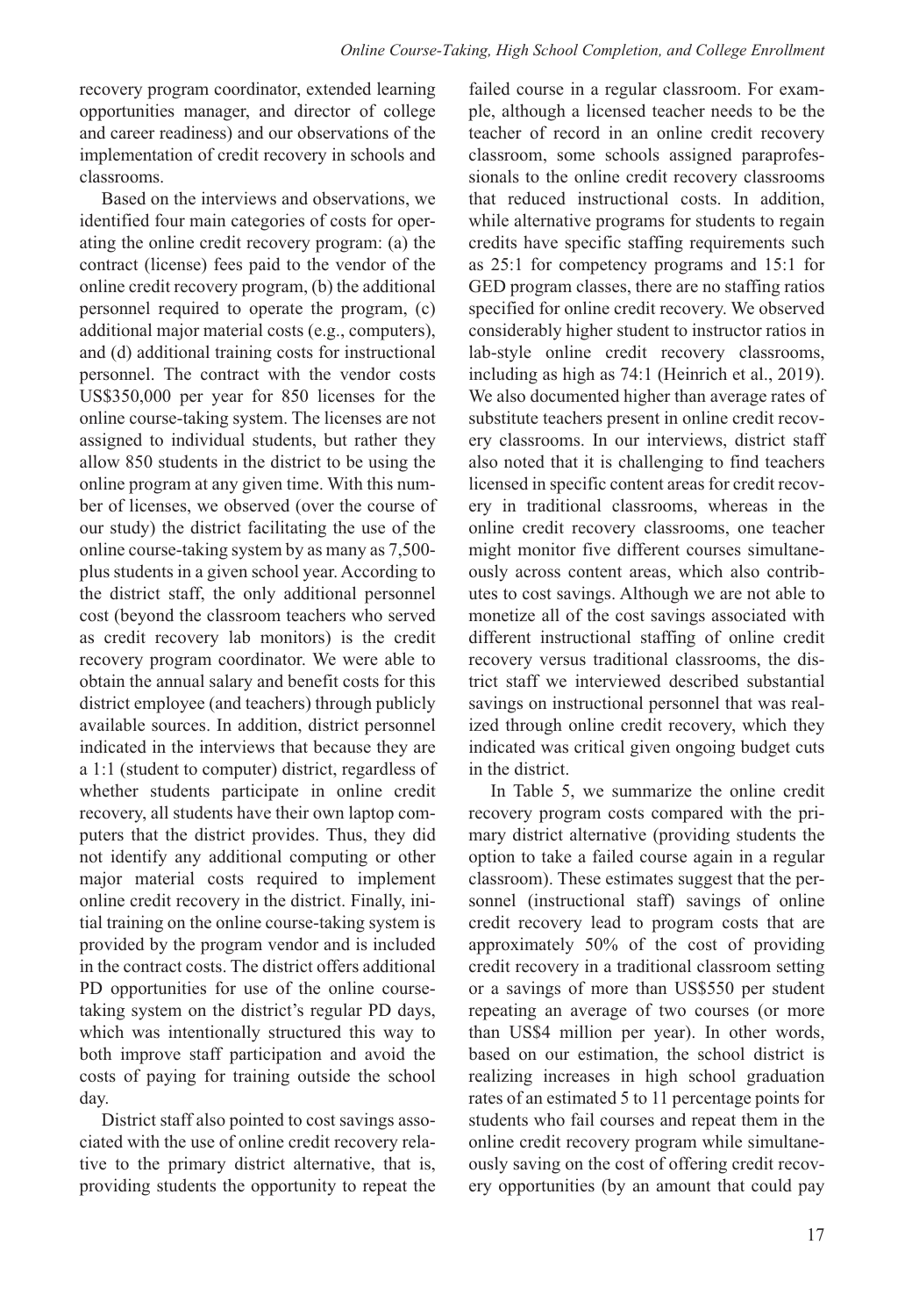# TABLE 5

| Cost categories<br>and total costs                                                                 | Credit recovery<br>program costs                                                                                                       | Course repetition in a<br>traditional classroom                                            |
|----------------------------------------------------------------------------------------------------|----------------------------------------------------------------------------------------------------------------------------------------|--------------------------------------------------------------------------------------------|
| Vendor contract/license costs                                                                      | US\$350,000/year                                                                                                                       | <b>US\$0</b>                                                                               |
| Program personnel (salary $+$<br>benefits), credit recovery, and<br>traditional classroom teachers | US\$149,000/year for credit recovery<br>program coordinator; US\$111,000/year<br>per instructor $\times$ 37.5 instructors <sup>a</sup> | $US$139,000/year$ per<br>additional classroom<br>teacher $\times$ 60 teachers <sup>b</sup> |
| Additional major materials costs                                                                   | US\$0                                                                                                                                  | <b>US\$0</b>                                                                               |
| Additional training costs                                                                          | US\$0                                                                                                                                  | <b>US\$0</b>                                                                               |
| Total program costs                                                                                | US\$4,162,500                                                                                                                          | US\$8,340,000                                                                              |
| Program cost per student served<br>$(n = 7,500$ students)                                          | US\$555/credit recovery participant                                                                                                    | US\$1,112 per student                                                                      |

*Estimates of the Costs of Online Credit Recovery Relative to Course Repetition in Traditional Classroom Settings*

a High school students in this district who engaged in online course-taking enrolled in an average of two online courses in a year. We use the number of approximately 7,500 student users per year, which implies approximately 15,000 student-repeated courses. We use a 40:1 student–teacher ratio (based on our classroom observation data and interviews with district staff), which leads to an estimate of 37.5 online credit recovery program instructors. The estimated salary plus fringe benefit cost of a credit recovery classroom teacher is estimated to be 20% lower than a traditional classroom teacher, given the greater use of paraprofessionals. <sup>b</sup>This estimate of additional teachers uses a 25:1 student–teacher ratio for 7,500 students repeating an average of two courses. The cost per teacher is the average district salary plus fringe benefit cost, US\$139,000, divided by an average of five courses taught per day, or 10 courses per year, which implies 60 additional teachers. Recall that the required student–teacher ratios for other alternative program classes are 25:1 and 15:1, and this estimate also does not factor in content area teacher instructional needs; thus, this is likely a conservative estimate.

for approximately 30 additional classroom teachers per year).

In his analysis to estimate the costs of various interventions used to increase high school graduation rates, Levin (2009) identified that a classsize reduction during grades K–3 (of 25:1 to 15:1) would cost US\$13,100 per student in 2004 dollars (or over US\$17,000 per student in 2020 dollars) and would lead to 11 additional graduates per 100 students. He also calculated that a 10% salary increase for K–12 teachers in all years would lead to five additional graduates per 100 students at the cost of about US\$4,000 per student in 2020 dollars. As indicated above, we estimated increases in graduation rates (associations) of 5 to 11 percentage points through online credit recovery *for students who had failed a course* (compared with the option of having students repeat courses in traditional classrooms) that costs about US\$550 per student and generates cost savings relative to the "status quo." This suggests that online credit recovery may be about 8 to 30 times more cost-effective in raising graduation rates than these two alternative interventions identified by Levin (2009). However, it is important to keep in mind that this only applies to this specific outcome (high school graduation), and we found negative associations between online credit recovery and student standardized test scores and with 4-year college enrollment and college quality.

### **Discussion and Conclusion**

The growing use of online course-taking for credit recovery in U.S. high schools raises concerns about how public schools are responding to accountability pressures to raise high school graduation rates through an expanding role for private vendors in the delivery of core curricular content and instruction online. Through the lens of new institutionalism, credit recovery programs provide a relatively inexpensive technical solution to the problem of course failure that sets high school students behind for graduation, particularly those who have struggled academically and with problems outside of school that heighten their risk of "disappearing from the educational pipeline before graduating" Orfield et al. (2004: 2).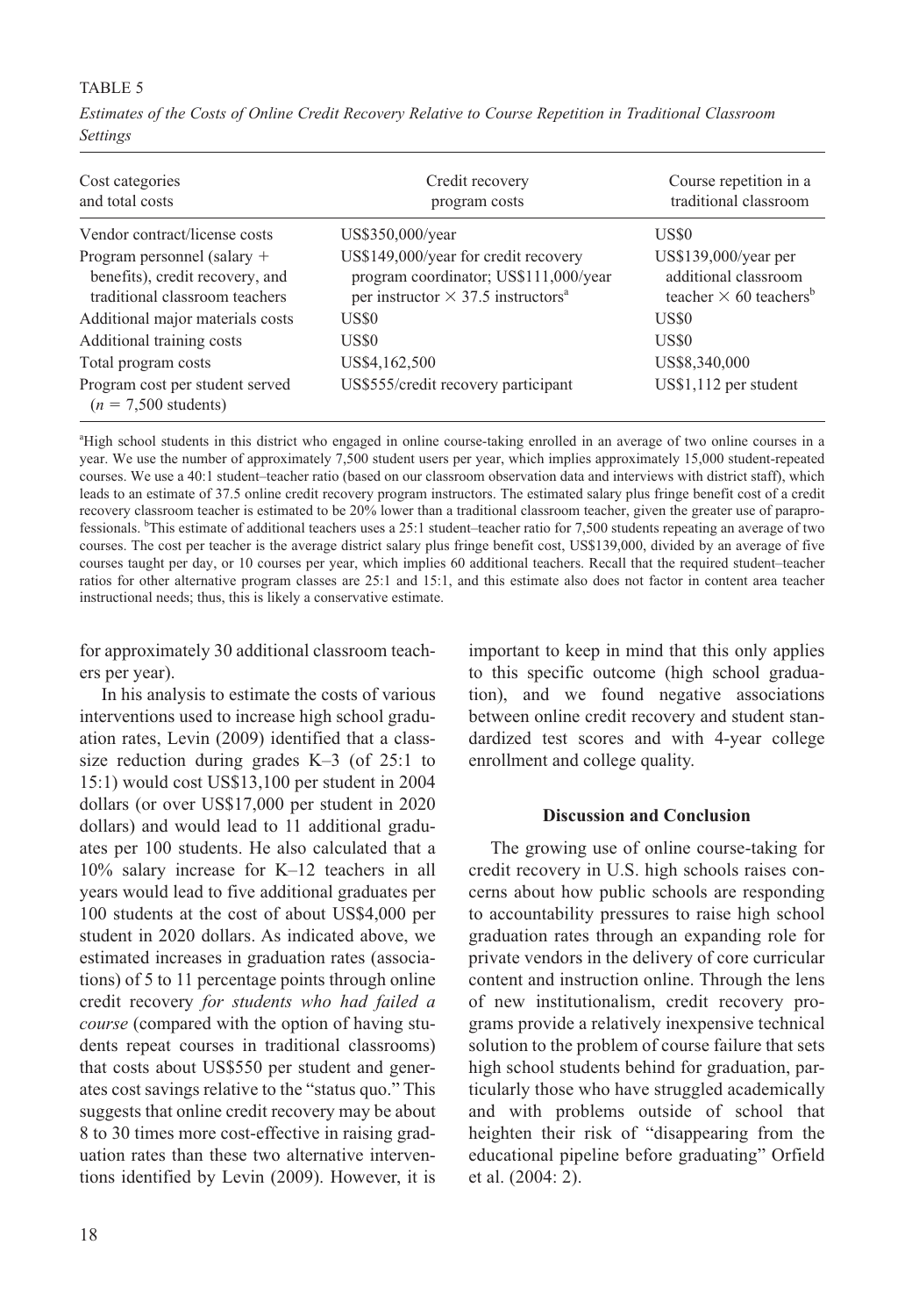Our empirical examination of associations between online course-taking (primarily for credit recovery) and high school graduation rates in a large urban school district suggests that if a cheap "technical fix" to the challenge of increasing credits earned and high school completion is desired, online credit recovery may work more efficiently than traditional options for repeating failed courses. That is, we find positive associations between high school online course-taking and graduation, ranging from about 5 to 13 percentage points, depending in part on the intensity of online course-taking. These estimates correspond fairly closely with the rise in graduation rates we saw in our study district over this same period. In fact, our analysis suggests an almost mechanical relationship that may work mainly for upper classmen, who are able to replace failed courses with online credits earned more quickly an increase of approximately 0.10 credits in a given year—and more cost-efficiently online. Our crude cost-effectiveness analysis suggested that online credit recovery may cost half of what is required to offer students the opportunity to repeat courses in the traditional classroom, and it is substantially less costly than other interventions identified as increasing high school graduation rates.

In our study district, we have also found increasing proportions of students taking and passing online course pretests—which allow students to "test out of" and bypass some or all parts of online course instruction (and thereby complete courses in fewer sessions)—rising from about one-quarter of students in the first years of online course-taking to about two-thirds of students in recent school years (Heinrich et al., 2019). This use of online instructional programs is congruent with the goals of new institutionalism, which in principle value efficiency over more holistic learning outcomes (Meyer & Rowan, 2006). It is incompatible, however, with the move toward a more "holistic" evaluation of school quality and student success necessary to achieve goals of educational equity and social justice. Indeed, our results reveal mostly negative and statistically associations between online course-taking and student performance on standardized math and reading tests, which is consistent with reports of stagnating high school student performance on NAEP tests as high

school graduation rates have risen. Our related research (Darling-Aduana et al., 2019; Heinrich et al., 2019) that reports in depth on our classroom observations of online course-taking likewise engenders concern that the quality of learning opportunities may be poorer in these settings, which we found were lacking in live teacher interactions, content learning support, accommodations for students with special needs, and adequate student–teacher ratios. These findings and the broader, accumulating evidence base on credit recovery programs raise the question of whether the goal embedded in policies such as North Carolina's, which articulates that the length of a credit recovery course should be "dictated by the skills and knowledge the student needs to recover," is being pursued in practice. If school districts value equity and quality in educational opportunities and outcomes, they need to allocate more resources toward providing the types of instructor and student supports that will contribute to more effective content learning online and to preparing students for continuing education and success beyond high school.

In fact, in following students after high school and examining their postsecondary education options, we do find some small, statistically significant, positive associations between high school online course-taking and college enrollment (of about 2%), but mainly for those with very limited online course-taking, that is, no more than one to two courses over 1 to 2 high school years. If we believe that even small potential increases in college enrollment are worth the trade-offs described above in the quality of learning we observed in online course-taking, then online credit recovery programs that may increase the likelihood of graduation for a predominately lower performing student population might be valued for opening the door for students to postsecondary education opportunities. However, we find only negative, statistically significant associations between online course-taking (of all levels of intensity) and 4-year college enrollment across each of our student samples. In addition, we also find that students who took courses online in high school enrolled in poorer quality postsecondary institutions, with lower average retention and completion rates, which casts some doubt on whether they will realize long-term benefits from these investments.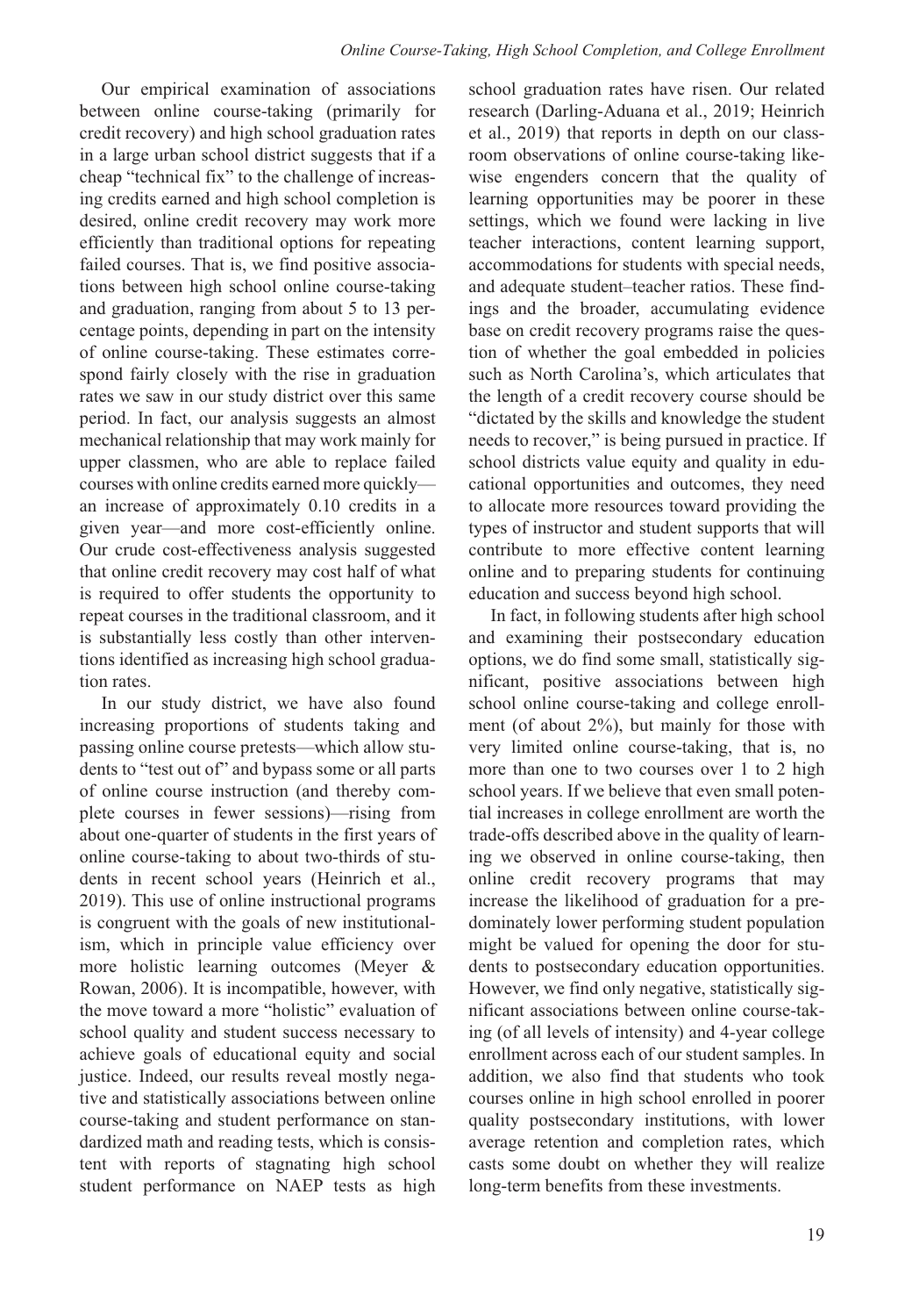Finally, we conclude by reiterating some of the limitations of our research design and analysis. We acknowledge that these findings are based on data from a single, large urban school district, and while it shares many characteristics with other large urban school districts using this same vendordeveloped online instructional program (e.g., high poverty rate, largely serving students of color, and low resources), we do not make claims about the

generalizability of these findings to similar school districts in the United States. In addition, although we have employed rigorous quasi-experimental methods in our analyses, the usual threats about unobserved selection into treatment (online coursetaking), attrition in our outcome measures, and other data errors preclude us from making any causal assertions about online credit recovery programs and the student outcomes we investigate.

# **Appendix**

### Table A1

*Alternative Estimation of Graduation and College Enrollment Outcomes*

|                                            | <b>IPWRA</b>       |                       |  |  |
|--------------------------------------------|--------------------|-----------------------|--|--|
| Method and analysis sample                 | Full sample        | Failed course         |  |  |
| Overall sample size                        | $N = 39,508$       | $N = 24,466$          |  |  |
| Graduated high school                      | $0.071***(0.005)$  | $0.049***(0.007)$     |  |  |
| Enrolled in college (2-year or 4-year)     | 0.0004<br>(0.004)  | 0.002<br>(0.006)      |  |  |
| Enrolled in a 4-year college or university | $-0.018***(0.002)$ | $-0.004$<br>(0.003)   |  |  |
| U.S. news-rated institution                | $-0.034***(0.002)$ | $-0.011***(0.002)$    |  |  |
| Open-admissions college                    | $0.078***(0.009)$  | $0.052***(0.012)$     |  |  |
| Highest degree: Associates                 | $0.026***(0.007)$  | 0.014<br>(0.010)      |  |  |
| Highest degree: Graduate                   | $-0.043***(0.006)$ | $-0.023**$<br>(0.007) |  |  |
| Predominate degree: Associates             | $0.031***(0.007)$  | 0.015<br>(0.010)      |  |  |
| Very high research activity (R1)           | $-0.019***(0.002)$ | $-0.007**$<br>(0.002) |  |  |
| First-year retention rate                  | $-0.016***(0.002)$ | $-0.009**$<br>(0.003) |  |  |
| Completion rate                            | $-0.024***(0.003)$ | $-0.016***(0.005)$    |  |  |

*Note.* Standard errors in parentheses. Student covariates include whether students failed a course, the number of credits attempted, and GPA pretreatment, as well as each student's race, gender, attendance, and English language learner, special education, and free or reduced-price lunch status. School covariates include the 16 schools enrolling the largest number of students in online courses, school-level student demographic characteristics (by year), school type, and courses offered. GPA = grade point average; IPWRA = inverse probability weighting with regression adjustment. \**p* < .10. \*\**p* < .05. \*\*\**p* < .01.

### TABLE A2

*Associations of Student High School Outcomes with Online Credit Recovery*

|                                       | <b>IPWRA</b> estimation |                     |                          |                                       |  |  |
|---------------------------------------|-------------------------|---------------------|--------------------------|---------------------------------------|--|--|
| Method and analysis<br>sample         | Full sample             | Failed course       | Eighth-grade<br>baseline | 11th- and 12th-grade<br>failed course |  |  |
| Sample size                           | $N = 73,403$            | $N = 34,944$        | $N = 24,644$             | $N = 8,237$                           |  |  |
| Math test scores<br>(standardized)    | $-0.053***(0.008)$      | $-0.034***(0.009)$  | $-0.048***(0.013)$       | $-0.057***(0.017)$                    |  |  |
| Reading test scores<br>(standardized) | $-0.091***(0.013)$      | $-0.034***$ (0.013) | $-0.052***(0.019)$       | $-0.068***(0.025)$                    |  |  |

*(continued)*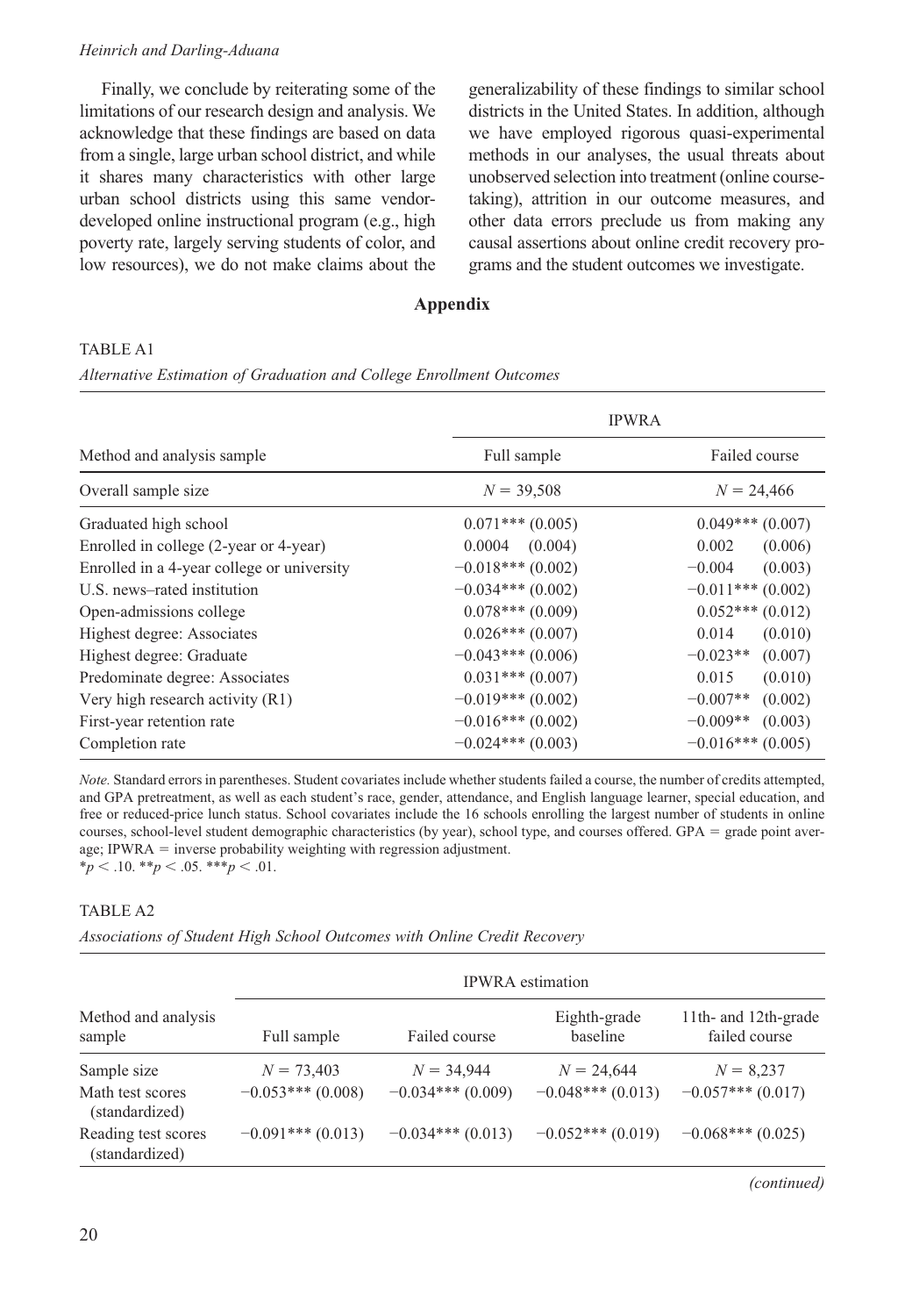|                                    | <b>IPWRA</b> estimation |                   |                          |                                       |  |  |  |
|------------------------------------|-------------------------|-------------------|--------------------------|---------------------------------------|--|--|--|
| Method and analysis<br>sample      | Full sample             | Failed course     | Eighth-grade<br>baseline | 11th- and 12th-grade<br>failed course |  |  |  |
| Sample size                        | $N = 79,235$            | $N = 45,980$      | $N = 34,870$             | $N = 20,464$                          |  |  |  |
| High school credits<br>earned      | $-0.034$<br>(0.025)     | $0.022$ $(0.023)$ | $-0.309***(0.060)$       | $0.101**$ (0.036)                     |  |  |  |
| Sample size                        | $N = 90,182$            | $N = 45,735$      | $N = 40.021$             | $N = 19,894$                          |  |  |  |
| High school grade<br>point average | $-0.039***$ (0.008)     | $-0.014*(0.007)$  | $-0.032***(0.014)$       | $-0.002$<br>(0.011)                   |  |  |  |

*Note.* Standard errors in parentheses. Student covariates include whether students failed a course, the number of credits attempted, and GPA pretreatment, as well as each student's race, gender, attendance, and English language learner, special education, and free or reduced-price lunch status. School covariates include the 16 schools enrolling the largest number of students in online courses, school-level student demographic characteristics (by year), school type, and courses offered. GPA = grade point average; IPWRA = inverse probability weighting with regression adjustment.  $**p* < .10.$   $**p* < .05.$   $**p* < .01.$ 

#### **Acknowledgments**

We thank the William T. Grant Foundation and Mr. Jaime Davila for generous funding of this research; Amy Jarvis, Zach Lane, and Lyndsay Marczak for their support in accessing data from the online instructional system; Natalie Anderson, John Hill, Kristin Kappelman, William Luedtke, Marc Sanders, Sandy Schroeder, and other school district staff for their assistance in providing student record data and support of the project data analysis and fieldwork; Annalee Good and Huiping Cheng of the Wisconsin Evaluation Collaborative at the Wisconsin Center for Education Research, University of Wisconsin– Madison for research support; Vanderbilt University for general support of this initiative; and anonymous referees for excellent feedback on earlier versions of this work.

#### **Declaration of Conflicting Interests**

The author(s) declared no potential conflicts of interest with respect to the research, authorship, and/or publication of this article.

### **Funding**

The author(s) disclosed receipt of the following financial support for the research, authorship, and/or publication of this article: William T. Grant Foundation and Mr. Jaime Davila.

### **ORCID iD**

Jennifer Darling-Aduana **D** [https://orcid.org/0000-](https://orcid.org/0000-0002-7940-5662) [0002-7940-5662](https://orcid.org/0000-0002-7940-5662)

### **Notes**

1. The National Assessment of Educational Progress (NAEP) is the largest ongoing, nationally representative assessment of student math and reading achievement (see [https://nces.ed.gov/nationsreportcard/\)](https://nces.ed.gov/nationsreportcard/).

2. See: [https://nces.ed.gov/fastfacts/display.asp?](https://nces.ed.gov/fastfacts/display.asp?id=51) id=51.

3. [https://www.nrms.k12.nc.us/cms/lib011/NC0](https://www.nrms.k12.nc.us/cms/lib011/NC0
1800012/Centricity/Domain/64/gcs_m001.pdf) [1800012/Centricity/Domain/64/gcs\\_m001.pdf](https://www.nrms.k12.nc.us/cms/lib011/NC0
1800012/Centricity/Domain/64/gcs_m001.pdf)

4. In a related work (Heinrich et al., 2019), we show that the subsample of data with matched student record-technology vendor data is representative of all students taking courses online in this school district.

5. We also explored dose–response modeling with a continuous treatment measure of online course-taking, but we decided not to present this as our primary approach to modeling treatment intensity because the confidence intervals for the estimates at higher levels of online course-taking grew very wide (imprecise).

6. MAP and STAR are nationally normed standardized assessments that the school district administers locally in certain grades. Because the district transitioned from MAP to STAR during the course of the study, and to aid interpretation, we used standardized scores in the analysis as a means of equating scores from one year to the next.

7. We do not restrict our measure of high school completion to those who graduate in 4 years because whether (vs. when) students earned their diploma was of greater interest in this study. Furthermore, data on students' first year in the district were missing for many students, making an accurate calculation of the 4-year graduation rate possible only with a restricted sample.

8. To track how many of their students go on to college and where, high schools use StudentTracker®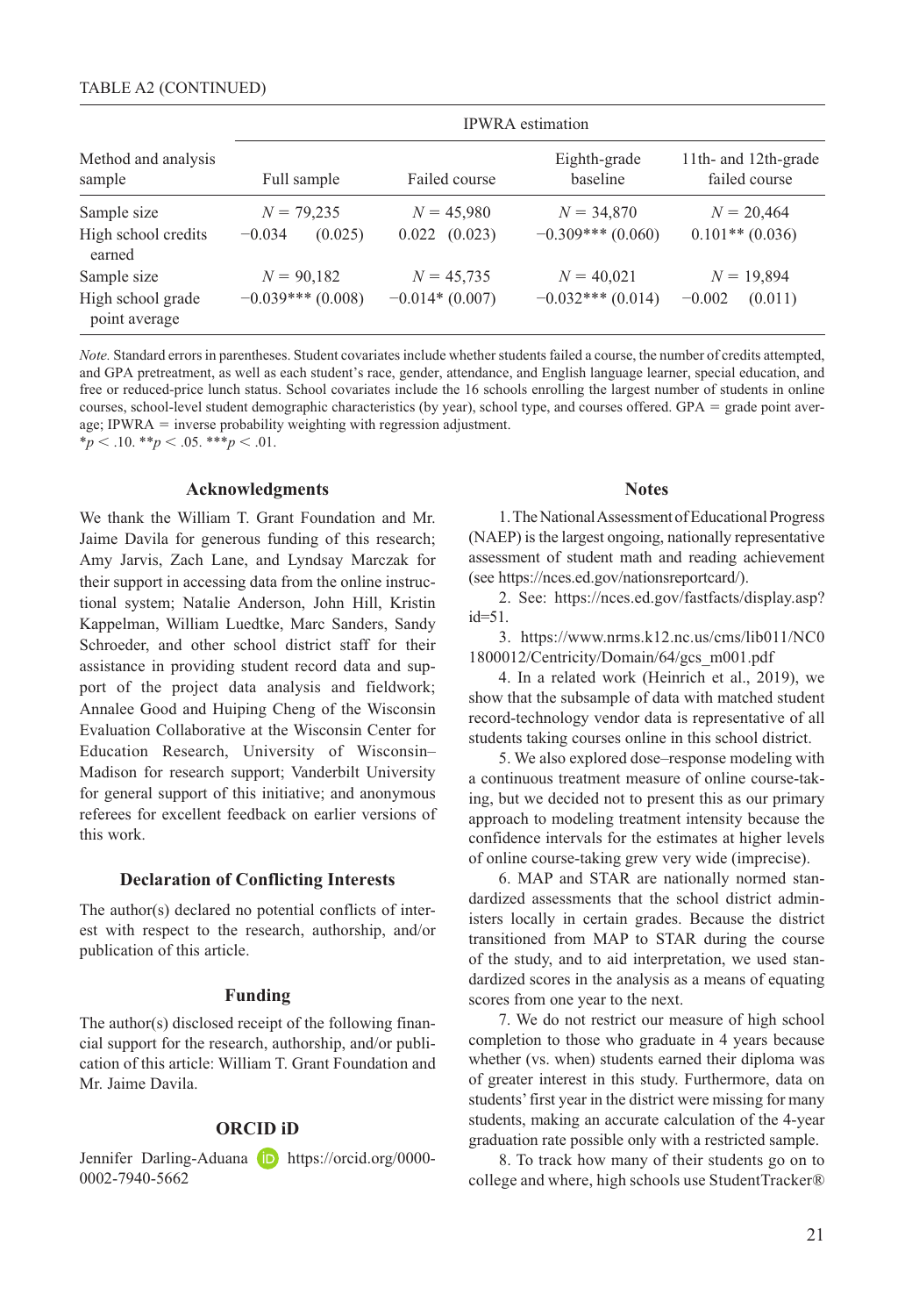reports from the NSC Research Center, which were created to enable schools to measure their effectiveness in supporting student postsecondary education success: [https://nscresearchcenter.org/](https://nscresearchcenter.org/workingwithourdata/) [workingwithourdata/.](https://nscresearchcenter.org/workingwithourdata/)

9. <https://collegescorecard.ed.gov/data/>

10. There are many well-known limitations to describing the U.S. News and World Report (USNWR) indicators as *quality* measures of postsecondary institutions, including the concern that they can be "gamed" by institutions that take actions to raise their measured performance without increasing quality. For a more in-depth discussion, see O'Neill (2016).

11. [https://wisedash.dpi.wi.gov/Dashboard/portal](https://wisedash.dpi.wi.gov/Dashboard/portalHome.jsp) [Home.jsp](https://wisedash.dpi.wi.gov/Dashboard/portalHome.jsp).

12. If all students were enrolled in the district for each of 4 years of high school and had attended only one high school, giving us data on each student for each year of high school enrollment, then the school measures included in our models would be identical among students in the same school-by-cohort group. However, with considerable variation among students in the number of years of data available for their time in high school and relatively high rates of transfer between high schools, these variables were not always constant across students in the same school-by-cohort. Thus, the inclusion of these variables aims to control for (to the extent possible) differences in assignment to online course-taking and other school-based variations in school experiences not associated with online course-taking.

13. As in the analysis of online course-taking intensity, data for the eighth-grade baseline subsample were limited for estimating college quality outcomes for this smaller subsample. The models estimated for only the high school graduation and two college enrollment outcomes showed patterns in associations very similar to those of the school-by-cohort fixed-effects models (results available from the authors).

14. Only 157 students with eighth-grade baseline data attended institutions that were rated in USNWR, and consequently, the inverse probability weighting with regression adjustment (IPWRA) models on college quality outcomes did not converge.

### **References**

- Ahn, J., & McEachin, A. (2017). Student enrollment patterns and achievement in Ohio's online charter schools. *Educational Researcher*, *46*(1), 44–57.
- Allensworth, E. M., & Clark, K. (2020). High school GPAs and ACT scores as predictors of college completion: Examining assumptions about consistency across high schools. *Educational Researcher*, *49*(3), 198–211.
- Belfield, C., & Levin, H. (Eds.). (2007). *The price we pay: Economic and social consequences of inadequate education*. Brookings Institution Press.
- Brighouse, H., Ladd, H., Loeb, S., & Swift, A. (2018). *Educational goods: Values, evidence, and decision-making*. University of Chicago Press.
- Burch, P. (2009). *Hidden markets: The new education privatization*. Routledge.
- Clough, C. (2016a, February 29). LAUSD's credit recovery program boosts grad rates, but do students learn? *LA School Report*. [http://laschoolreport](http://laschoolreport.com/lausds-credit-recovery-program-boosts-grad-rates-but-do-students-learn/) [.com/lausds-credit-recovery-program-boosts-grad](http://laschoolreport.com/lausds-credit-recovery-program-boosts-grad-rates-but-do-students-learn/)[rates-but-do-students-learn/](http://laschoolreport.com/lausds-credit-recovery-program-boosts-grad-rates-but-do-students-learn/)
- Clough, C. (2016b, September 7). Provider of online credit recovery courses at LAUSD says curriculum is "very rigorous" despite criticism. *LA School Report*. [http://laschoolreport.com/provider-of](http://laschoolreport.com/provider-of-online-credit-recovery-courses-at-lausd-says-curriculum-is-very-rigorous-despite-criticism/)[online-credit-recovery-courses-at-lausd-says-cur](http://laschoolreport.com/provider-of-online-credit-recovery-courses-at-lausd-says-curriculum-is-very-rigorous-despite-criticism/) [riculum-is-very-rigorous-despite-criticism/](http://laschoolreport.com/provider-of-online-credit-recovery-courses-at-lausd-says-curriculum-is-very-rigorous-despite-criticism/)
- Darling-Aduana, J., Good, A. G., & Heinrich, C. J. (2019). Mapping the inequity implications of help-seeking in online credit-recovery classrooms. *Teachers College Record*, *121*(11), 1–40.
- Darling-Hammond, L., Bae, S., Cook-Harvey, C. M., Lam, L., Mercer, C., Podolsky, A., & Stosich, E. L. (2016). *Pathways to new accountability through the Every Student Succeeds Act*. Learning Policy Institute. [http://learningpolicyinstitute.org/](http://learningpolicyinstitute.org/our-work/publications-resources/pathways-new-accountability-every-student-succeeds-act) [our-work/publications-resources/pathways-new](http://learningpolicyinstitute.org/our-work/publications-resources/pathways-new-accountability-every-student-succeeds-act)[accountability-every-student-succeeds-act](http://learningpolicyinstitute.org/our-work/publications-resources/pathways-new-accountability-every-student-succeeds-act)
- Dynarski, M. (2018, May 3). *Is the high school graduation rate really going up?* Brookings Institution.
- The Economist. (2019, January 3). The rise in American high-school graduation rates looks puffed-up. *The Economist*. [https://www.economist](https://www.economist.com/united-states/2019/01/05/the-rise-in-american-high-school-graduation-rates-looks-puffed-up) [.com/united-states/2019/01/05/the-rise-in-american](https://www.economist.com/united-states/2019/01/05/the-rise-in-american-high-school-graduation-rates-looks-puffed-up)[high-school-graduation-rates-looks-puffed-up](https://www.economist.com/united-states/2019/01/05/the-rise-in-american-high-school-graduation-rates-looks-puffed-up)
- Goldhaber, D., & Özek, U. (2019). How much should we rely on student test achievement as a measure of success? *Educational Researcher*, *48*(7), 479–483.
- Hanson, M. (2017, June 20). *The complex contexts behind the rising graduation rate in Los Angeles*. The Brown Center Chalkboard, Brookings Institution.
- Heinrich, C. J., Darling-Aduana, J., Good, A. G., & Cheng, H. (2019). A look inside online educational settings in high school: Promise and pitfalls for improving educational opportunities and outcomes. *American Educational Research Journal*, *56*(6), 2147–2188.
- Heppen, J. B., Sorensen, N., Allensworth, E., Walters, K., Rickles, J., Taylor, S. S., & Michelman, V. (2017). The struggle to pass algebra: Online vs. face-to-face credit recovery for at-risk urban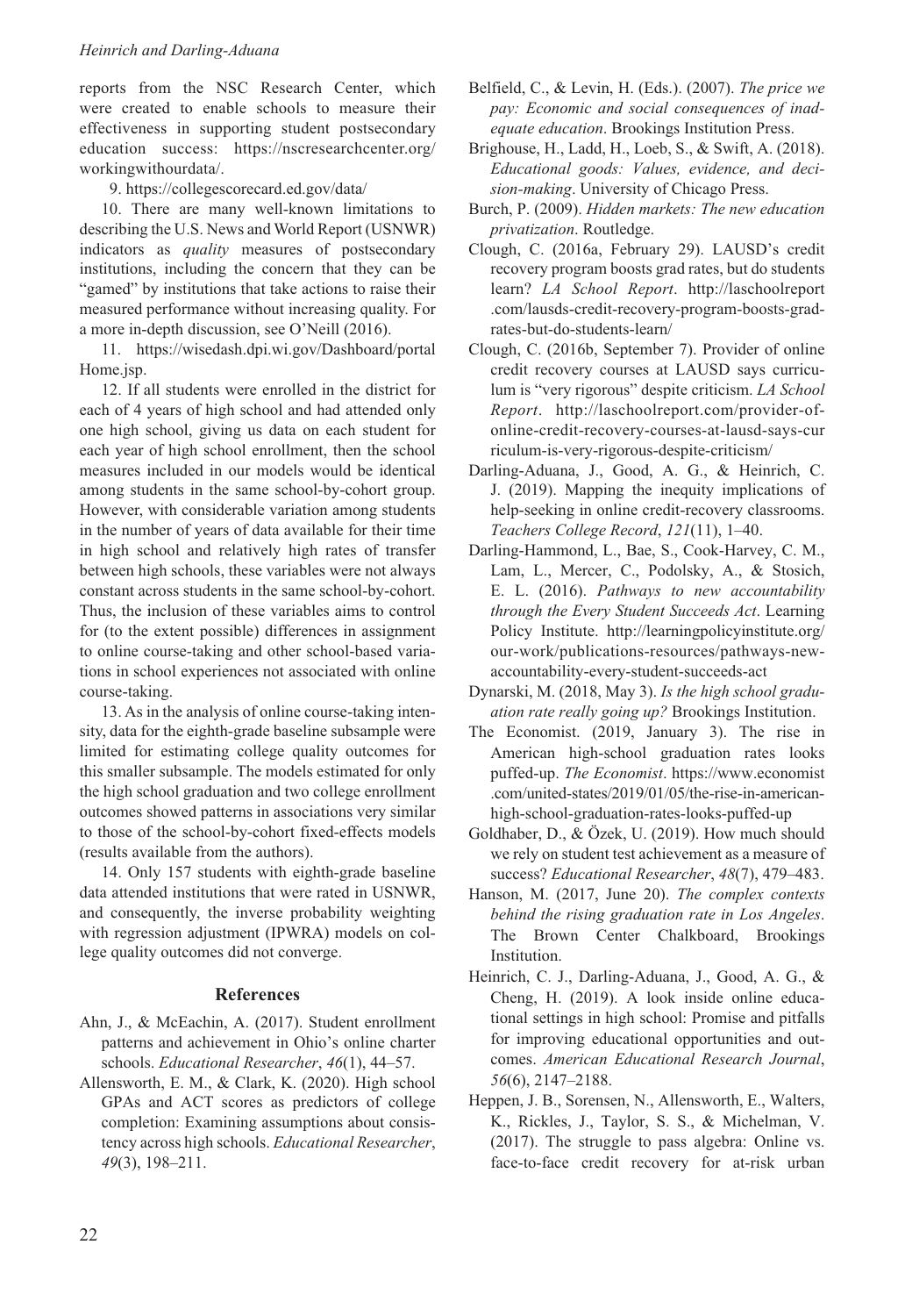students. *Journal of Research on Educational Effectiveness*, *10*(2), 272–296.

- Hood, C. (1991). A public management for all seasons? *Public Administration*, *69*(1), 3–19.
- Kirsch, Z. (2017, June). How schools got hooked on online learning to boost graduation rates. *Dallas News*. [https://www.dallasnews.com/opinion/com](https://www.dallasnews.com/opinion/commentary/2017/06/06/how-schools-got-hooked-on-online-learning-to-boost-graduation-rates/) [mentary/2017/06/06/how-schools-got-hooked-on](https://www.dallasnews.com/opinion/commentary/2017/06/06/how-schools-got-hooked-on-online-learning-to-boost-graduation-rates/)[online-learning-to-boost-graduation-rates/](https://www.dallasnews.com/opinion/commentary/2017/06/06/how-schools-got-hooked-on-online-learning-to-boost-graduation-rates/)
- Levin, H. M. (1975). Cost-effectiveness analysis in evaluation research. In M. Guttentag & E. L. Struening (Eds.), *Handbook of evaluation research* (Vol. 2; pp. 346–368). SAGE.
- Levin, H. M. (2009). The economic payoff to investing in educational justice. *Educational Researcher*, *38*(1), 5–20.
- Levin, H. M., & Belfield, C. R. (2015). Guiding the Development and Use of Cost-Effectiveness Analysis in Education. *Journal of Research on Educational Effectiveness*, *8*(3), 400–418.
- Levin, H. M., & McEwan, P. (2001). *Cost-effectiveness analysis: Methods and applications*. SAGE.
- Malkus, N. (2018, July 12). The importance of boots on the ground in schools. Teachers can avert graduation scandals, if leaders will listen. *U.S. News & World Report*. [https://www.usnews.com/opinion/](https://www.usnews.com/opinion/knowledge-bank/articles/2018-03-07/listen-to-teachers-to-avoid-graduation-scandals-like-dc-public-schools) [knowledge-bank/articles/2018-03-07/listen-to](https://www.usnews.com/opinion/knowledge-bank/articles/2018-03-07/listen-to-teachers-to-avoid-graduation-scandals-like-dc-public-schools)[teachers-to-avoid-graduation-scandals-like-dc](https://www.usnews.com/opinion/knowledge-bank/articles/2018-03-07/listen-to-teachers-to-avoid-graduation-scandals-like-dc-public-schools)[public-schools](https://www.usnews.com/opinion/knowledge-bank/articles/2018-03-07/listen-to-teachers-to-avoid-graduation-scandals-like-dc-public-schools)
- McCabe, J., & St Andrie, R. (2012, January 26). *Credit Recovery programs: Full report*. Center for Public Education.
- Meyer, H.-D., & Rowan, B. (2006). *The new institutionalism in education*. State University of New York Press.
- Murnane, R. J., Willett, J. B., Braatz, M. J., & Duhaldeborde, Y. (2001). Do different dimensions of male high school students' skills predict labor market success a decade later? Evidence from the NLSY. *Economics of Education Review*, *20*(4), 311–320.
- Murnane, R. J., Willett, J. B., Duhaldeborde, Y., & Tyler, J. H. (2000). How important are the cognitive skills of teenagers in predicting subsequent earnings? *Journal of Policy Analysis and Management*, *19*, 547–568.
- O'Neill, C. (2016). *Weapons of math destruction*. Broadway Books.
- Orfield, G., Losen, D., Wald, J., & Swanson, C. (2004). *Losing our future: How minority youth are being left behind by the graduation rate crisis*. The Civil Rights Project at Harvard University. Contributors: Urban Institute, Advocates for Children of New York, and The Civil Society Institute.
- Postal, L. (2018, December 19). Florida's high school graduation rates rise again, state figures show. *Orlando Sentinel*. [https://www.orlandosentinel.](https://www.orlandosentinel.com/features/education/school-zone/os-ne-high-school-graduation-rate-florida-20181219-story.html) [com/features/education/school-zone/os-ne-high](https://www.orlandosentinel.com/features/education/school-zone/os-ne-high-school-graduation-rate-florida-20181219-story.html)[school-graduation-rate-florida-20181219-story](https://www.orlandosentinel.com/features/education/school-zone/os-ne-high-school-graduation-rate-florida-20181219-story.html) [.html](https://www.orlandosentinel.com/features/education/school-zone/os-ne-high-school-graduation-rate-florida-20181219-story.html)
- Powell, A., Roberts, V., & Patrick, S. (2015, September). *Using online learning for credit recovery: Getting back on track to graduation*. iNACOL, The International Association for K–12 Online Learning.
- Programme for International Students Assessment. (2016). *PISA 2015 results in focus*. Organisation for Economic Co-operation and Development.
- Rowan, B. (2006). The new institutionalism and the study of educational organizations: Changing ideas for changing times. In H.-D. Meyer & B. Rowan (Eds.), *The new institutionalism in education*. State University of New York Press.
- Thevenot, B., & Butrymowicz, S. (2010). Can credit recovery courses cut dropout rates? *The Texas Tribune*, Nov. 5. [https://www.texastribune.org/](https://www.texastribune.org/2010/11/05/can-credit-recovery-courses-cut-dropout-rates/) [2010/11/05/can-credit-recovery-courses-cut-drop](https://www.texastribune.org/2010/11/05/can-credit-recovery-courses-cut-dropout-rates/) [out-rates/](https://www.texastribune.org/2010/11/05/can-credit-recovery-courses-cut-dropout-rates/)
- Valentine, A. (2018, March 13) *Graduation rates are important—But also have issues as performance indicators. States can use ESSA's flexibility to address that*. The Thomas B. Fordham Institute.
- Viano, S. (2018). *Online learning as a remedy for course failure: An assessment of credit recovery as an intervention to earn credits and graduate from high school* (Doctoral dissertation). Vanderbilt University Electronic Thesis and Dissertations (URN: etd-05312018-143058)
- Viano, S., & Henry, G. T. (2020). *An evaluation of credit recovery as an intervention for high school students who fail courses* (EdWorkingPaper No. 20-302). Annenberg Institute, Brown University. <https://doi.org/10.26300/kcx1-vk12>

### **Authors**

CAROLYN J. HEINRICH is the Patricia and Rodes Hart Professor of public policy and education and chair of the Department of Leadership, Policy, and Organizations, and an affiliated professor of economics and health policy at Vanderbilt University. Her research focuses on education, workforce development, social welfare policy and poverty reduction, program evaluation, and public management and performance management issues. She conducts research in both U.S. and international contexts and often works closely with federal, state, and local governments and nongovernmental organizations to improve policy and program design and effectiveness.